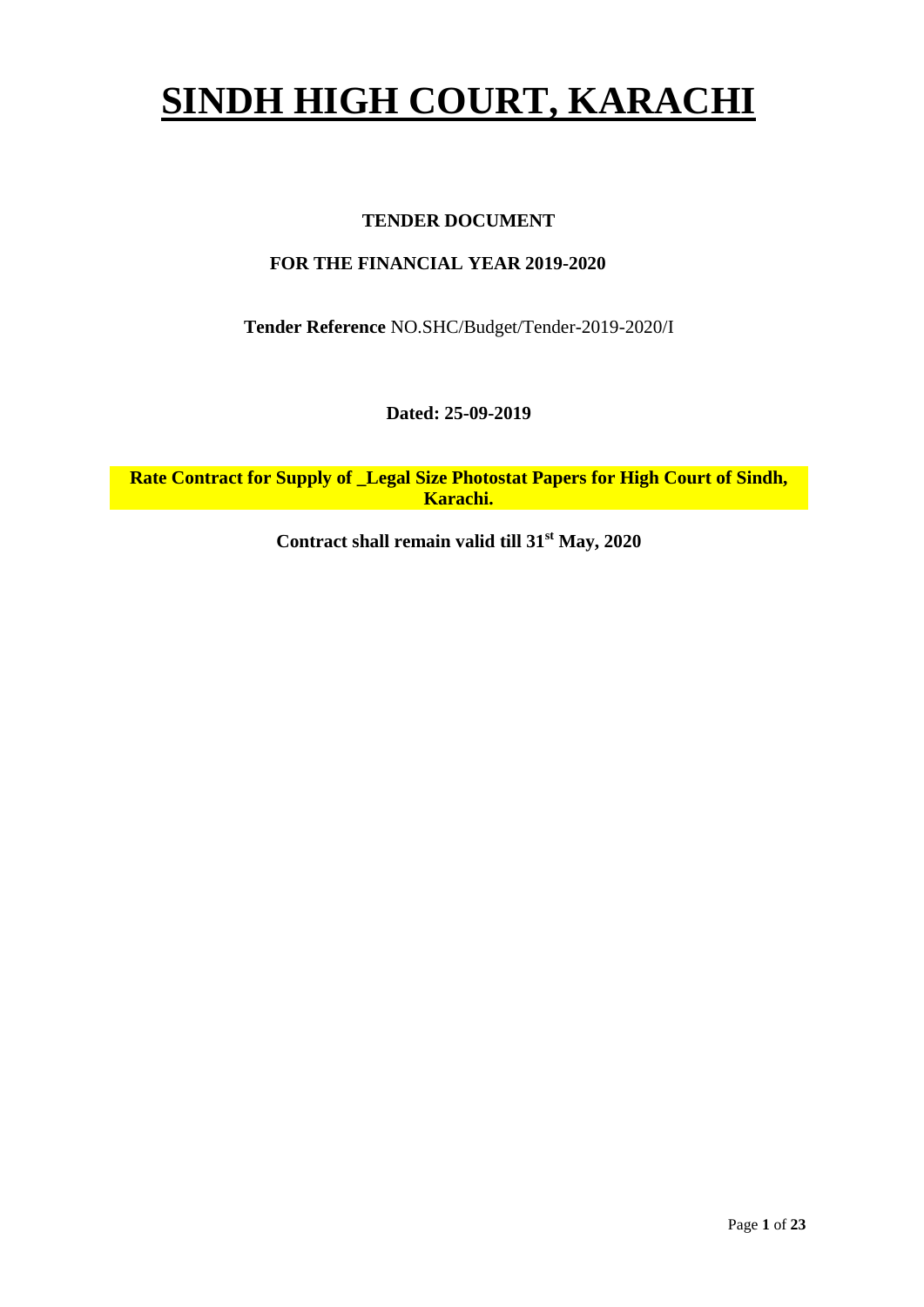| <b>Contents</b> |  |
|-----------------|--|
|                 |  |
|                 |  |
|                 |  |
|                 |  |
|                 |  |
|                 |  |
|                 |  |
|                 |  |
|                 |  |
|                 |  |
|                 |  |
|                 |  |
|                 |  |
|                 |  |
|                 |  |
|                 |  |
|                 |  |
|                 |  |
|                 |  |
|                 |  |
| 21.             |  |
|                 |  |
|                 |  |

Page 2 of 23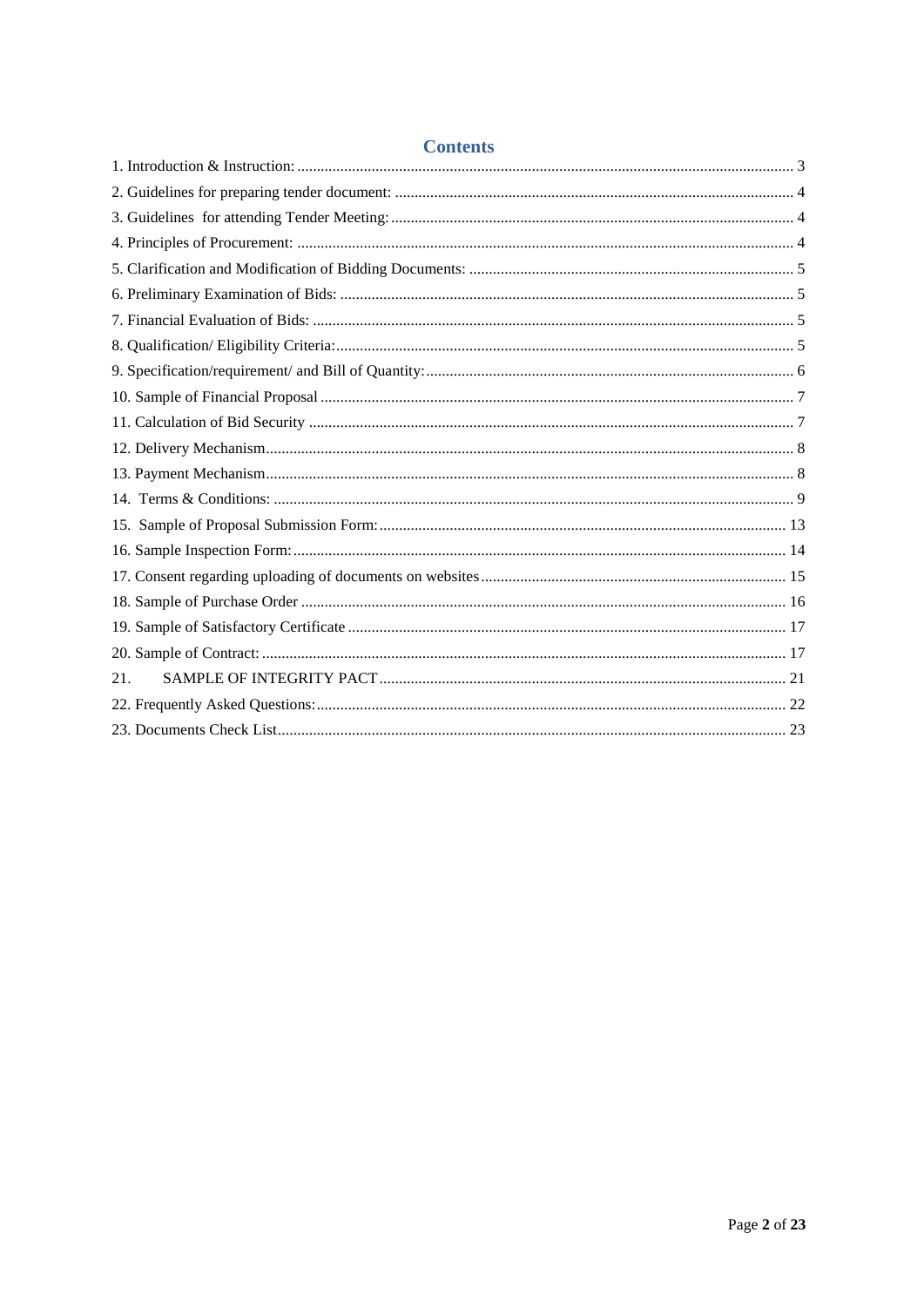# <span id="page-2-0"></span>**1. Introduction & Instruction:**

Dear Tenderer:

The **SINDH HIGH COURT (SHC)** is the highest judicial institution of the province of [Sindh.](https://en.wikipedia.org/wiki/Sindh) We are interested to purchase **LEGAL SIZE PHOTOSTAT PAPERS for High Court of Sindh, Principal Seat, Karachi, for the financial year 2019-2020,** as mentioned in tender document, from your esteemed firm / agency. SHC reserves the right to increase/ decrease the quantities as per requirement in the light of availability of funds, as per rules.

| <b>S.No Description</b>                                       |              | Date & time of Date & time of               |  |  |  |
|---------------------------------------------------------------|--------------|---------------------------------------------|--|--|--|
|                                                               |              | <b>Submission of Bids</b>   Opening of Bids |  |  |  |
| Rate Contract for Supply of On or before $11th$ October, 2019 |              |                                             |  |  |  |
| legal size Photostat Papers                                   |              | $11th$ October, 2019 at at 10:30 a.m.       |  |  |  |
|                                                               | $10:00$ a.m. |                                             |  |  |  |

- (a) The Sindh High Court, Karachi (SHC) expects that aspirant vendors should furnish all the required documents to ensure a transparent and genuine presentation. Therefore, it is necessary to fill in the Tender document meticulously and sign & stamp each and every page. **Moreover, attach required supporting documents according to the requirement**. Bidders are also required to submit both soft and hard copies of all required documents which shall be uploaded on the official website of this Court for the sake of transparency.
- (b) It is of utmost important to fill in the Tender Form in writing in ink or type. Do not leave any column/item blank. **If you want to leave the item/column un-answered please, write "Doesn't Apply/Doesn't Arise**'. If you need more space please attach a paper & clearly mention item/column name or number etc. that referred the column/item of the Tender Form.
- (c) Bids must be submitted in the Office of the Director General (Finance & Accounts), Sindh High Court, Karachi, as reflected in Tender Notice.
- (d) **Bid Security of 1% of total quoted amount of all items** will be deposited along with Tender Document in shape of BID SECURITY FORM/ PAY ORDER/ BANK DRAFT as reflected in tender notice.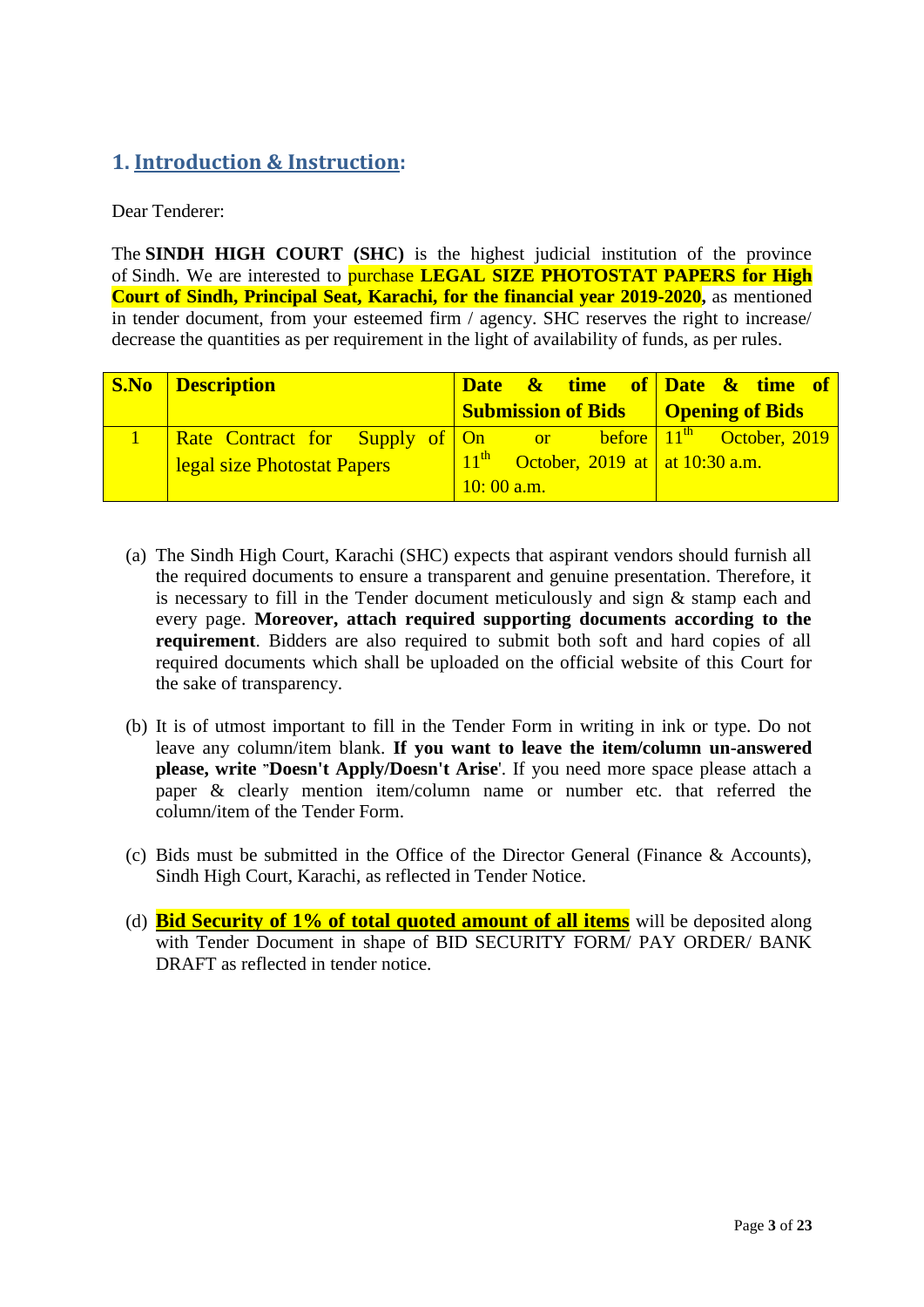# <span id="page-3-0"></span>**2. Guidelines for preparing tender document:**

- 1) Download Tender Document from the official website of Sindh High Court.
- 2) Carefully read the tender document.
- 3) Carefully read the requirements/ specifications of items required by SHC.
- 4) Visit the store of Sindh High Court for inspection of samples. Store Supervisor and Store Keepers of SHC will facilitate you in inspection of samples. Do not forget to bring your smart phone for taking pictures of samples.
- 5) Chose the item (s) which you can easily provide to SHC as per specifications mentioned in tender document.
- 6) Conduct Market Survey for calculating the price of individual item.
- 7) Fill the relevant sections of tender documents.
- 8) Make signature and stamp on the tender document.
- 9) Make scanned copy of duly filled & signed tender document.
- 10) Arrange the copies of all required documents as mentioned in eligibility criteria.
- 11) Prepare financial proposal in the light of market survey.
- 12) Arrange 1% Bid Security of total tender quoted amount.
- 13) Prepare Single Procurement File in PDF form. Merge the scanned copies of signed tender documents and scanned copies of documents required for assessing the eligibility criteria in single PDF File. Save the said PDF file in either DVD or USB.
- 14) Keep all the documents in file. Tap binding is not allowed.
- 15) Sealed the soft copy (DVD/ USB) & hard copy (A4 size paper form) in envelop.
- 16) Submit the sealed envelope in the office of D.G Finance as reflected in NIT. Do not forget to sign on "Bid Receiving Time Sheet".

# <span id="page-3-1"></span>**3. Guidelines for attending Tender Meeting:**

- 1) Get yourself acquainted for attending Tender Meeting. You should have complete knowledge of your bid. It is general observation that bidders or their representative attend bid meeting without proper homework. Hence, you are advised to read your bid and supporting documents before attending bid meeting.
- 2) Bring Authority Letter for attending Tender Meeting.
- 3) Mark Signature on the attendance sheet.
- 4) Make it sure that your bids and other submitted bids are sealed.
- 5) Make it sure that late bids are not entertained.
- <span id="page-3-2"></span>6) Give proper answers of queries of members of Procurement Committee if so asked.

### **4. Principles of Procurement:**

Sindh High Court ensures that procurements are conducted in a fair and transparent manner and the object of procurement brings value for money to the agency and the procurement process is efficient and economical. Hence, bidders are directed to provide soft copies of scanned tender documents, tax registration certificates, purchase orders, bank maintenance certificate, financial statements and undertaking. All such documents should be merged in one (01) PDF FILE for uploading on the concerned.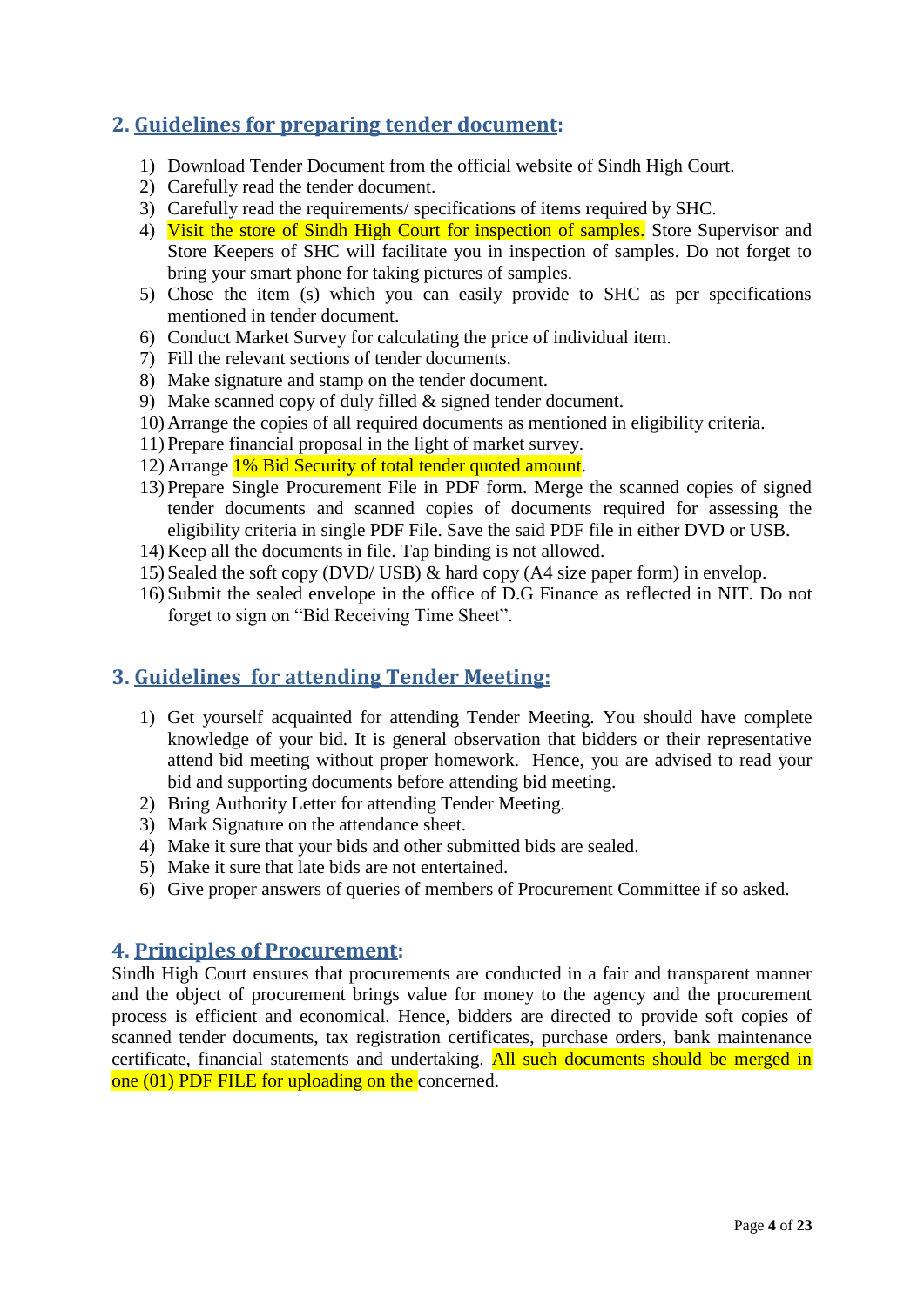# <span id="page-4-0"></span>**5. Clarification and Modification of Bidding Documents:**

Clarifications (if any) for contents of bidding documents may be sent to Registrar, High Court in writing, at least five calendar days prior to the date of opening of bid. Clarification in response to a query shall be uploaded on the official website of Sindh High Court. All bidders are advised to visit the website of Sindh High Court for keeping them updated.

# <span id="page-4-1"></span>**6. Preliminary Examination of Bids:**

Sindh High Court shall examine the bids to confirm that all required documents (soft & hard copies) and specifications/ technical documentation requested in bidding documents have been provided, and to determine the completeness of each document submitted. If any of the required documents or information is missing, the bid shall be rejected. Further, Sindh High Court shall examine the Bid to confirm that all terms and conditions specified in the bidding documents have been accepted by the Bidder without any material deviation or reservation.

# <span id="page-4-2"></span>**7. Financial Evaluation of Bids:**

Financial Evaluation of Bids shall be done on *item wise basis* on the basis of unit price without GST. Bidder (s) may apply for one or more or all items (if available). Tender may be awarded to the lowest bidder (s) on item wise basis subject to fulfillment of all the terms & conditions of bidding documents and specifications/ requirements of Sindh High Court as mentioned in bidding documents.

### <span id="page-4-3"></span>**8. Qualification/ Eligibility Criteria:**

| S.No.          | <b>Eligibility Criteria</b>                                           | <b>Nature</b> |
|----------------|-----------------------------------------------------------------------|---------------|
|                | <b>Profile</b> of company/firm along with relevant documents          | Mandatory     |
| $\overline{2}$ | Complete filled, signed & stamped Tender Document                     | Mandatory     |
| 3              | <b>Relevant Tax Registration Certificates</b>                         | Mandatory     |
|                | (both soft & hard copies are mandatory)                               |               |
| $\overline{A}$ | Copies of at least ONE (01) purchase orders of similar nature         | Mandatory     |
|                | during the last three years. One for each year is mandatory.          |               |
|                | (both soft & hard copies are mandatory)                               |               |
| 5              | <b>Undertaking</b> on judicial stamp paper that firm has never been   | Mandatory     |
|                | blacklisted by any government semi government, autonomous             |               |
|                | and stated owned organization.                                        |               |
|                | (both soft & hard copies are mandatory)                               |               |
| 6              | Average Financial turnover of at least <b>Rs1.0 million</b> per annum | Mandatory     |
|                | during the last three years. (financial statement or bank statement   |               |
|                | or both are required)                                                 |               |
|                | <b>Bank Maintenance Certificate</b>                                   | Mandatory     |
|                | (both soft & hard copies are mandatory)                               |               |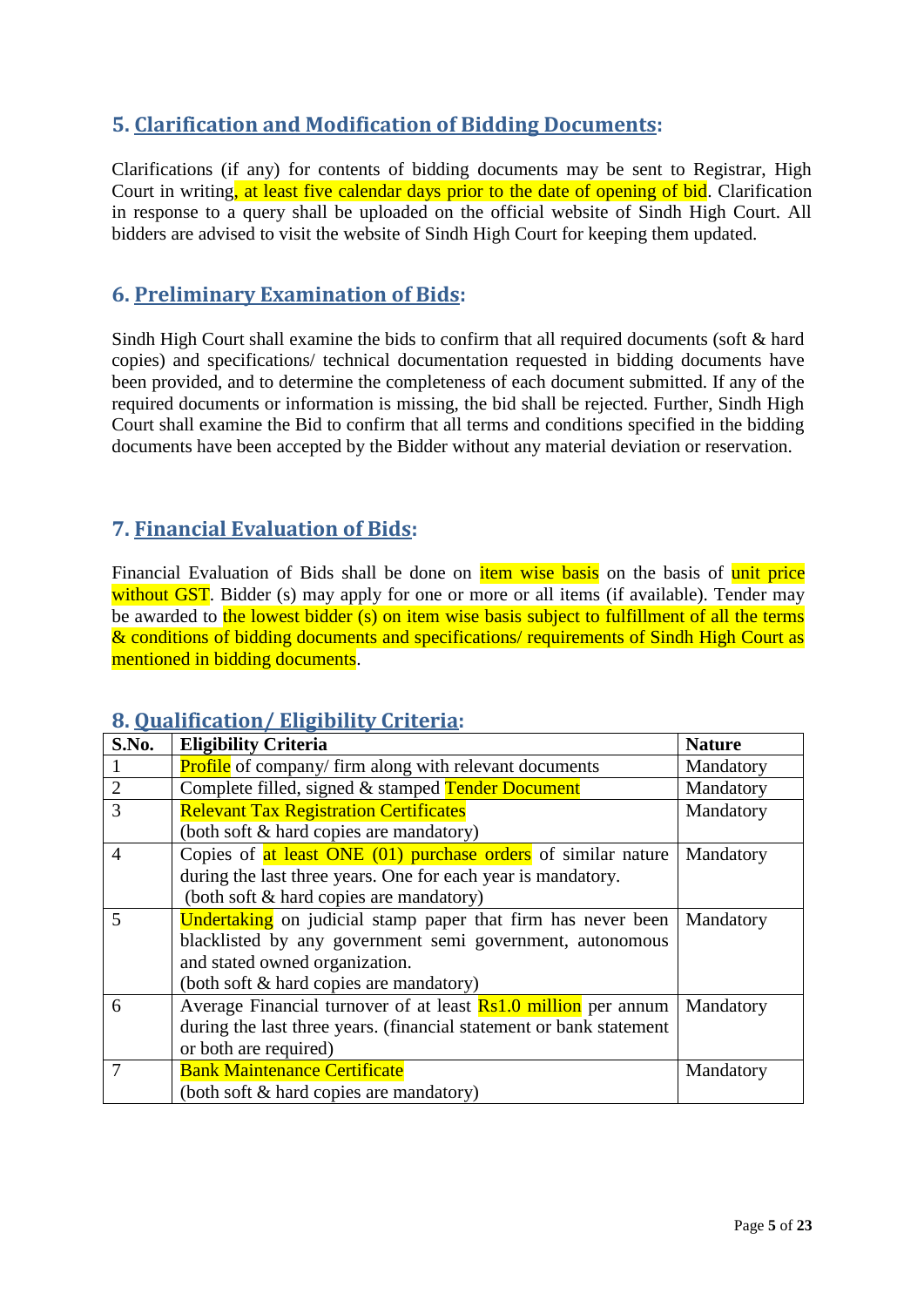It is undertaken that I have provided soft and hard copies of the above mentioned documents. It is understood that Sindh High Court reserves the right to reject my bid/ disqualify me in case of non-availability of the above mentioned documents and decision of Sindh High Court shall be final.

| Name:               |  |
|---------------------|--|
|                     |  |
|                     |  |
| <b>Designation:</b> |  |
|                     |  |
|                     |  |
| Signature & stamp   |  |
|                     |  |
|                     |  |
| <b>Cell No</b>      |  |
|                     |  |

### <span id="page-5-0"></span>**9. Specification/requirement/ and Bill of Quantity:**

| <b>ARTICLE</b><br><b>NAME</b>     | <b>SPECIFICATIONS</b>                                                                                                                                                                                                                                                                      | <b>REQUIRED</b><br><b>ANNUAL</b><br><b>QUANTITY</b> |
|-----------------------------------|--------------------------------------------------------------------------------------------------------------------------------------------------------------------------------------------------------------------------------------------------------------------------------------------|-----------------------------------------------------|
| <b>Photostat</b><br><b>Papers</b> | > PHOTOSTAT PAPER (F4A)<br><b>legal</b><br><b>size</b><br><b>RIM CONTAINS</b><br>500<br><b>(PER)</b><br><b>SHEETS</b> )<br>$\triangleright$ IK COPY PAPER<br>$\triangleright$ (MADE IN INDONESIA)<br>$\triangleright$ 70 GRAMS<br>SIZE: 216 x 343 mm $(13\frac{1}{2} \times 8\frac{1}{2})$ | <b>5000 Reams</b>                                   |

- $\triangleright$  Bidders are required to submit three (03) sample papers duly signed & stamped along with tender document.
- $\triangleright$  Estimated **annual quantity is 5000 reams** which may be increased or decreased as per rules, keeping in view the available budget.
- Rate contract will be valid till  $31<sup>st</sup>$  May, 2020.
- $\triangleright$  Successful bidders will be required to deliver goods as per quantity mentioned in purchase order which will be issued from time to time.
- $\triangleright$  Successful bidders will be required to deliver goods within seven (07) days of issuance of purchase order.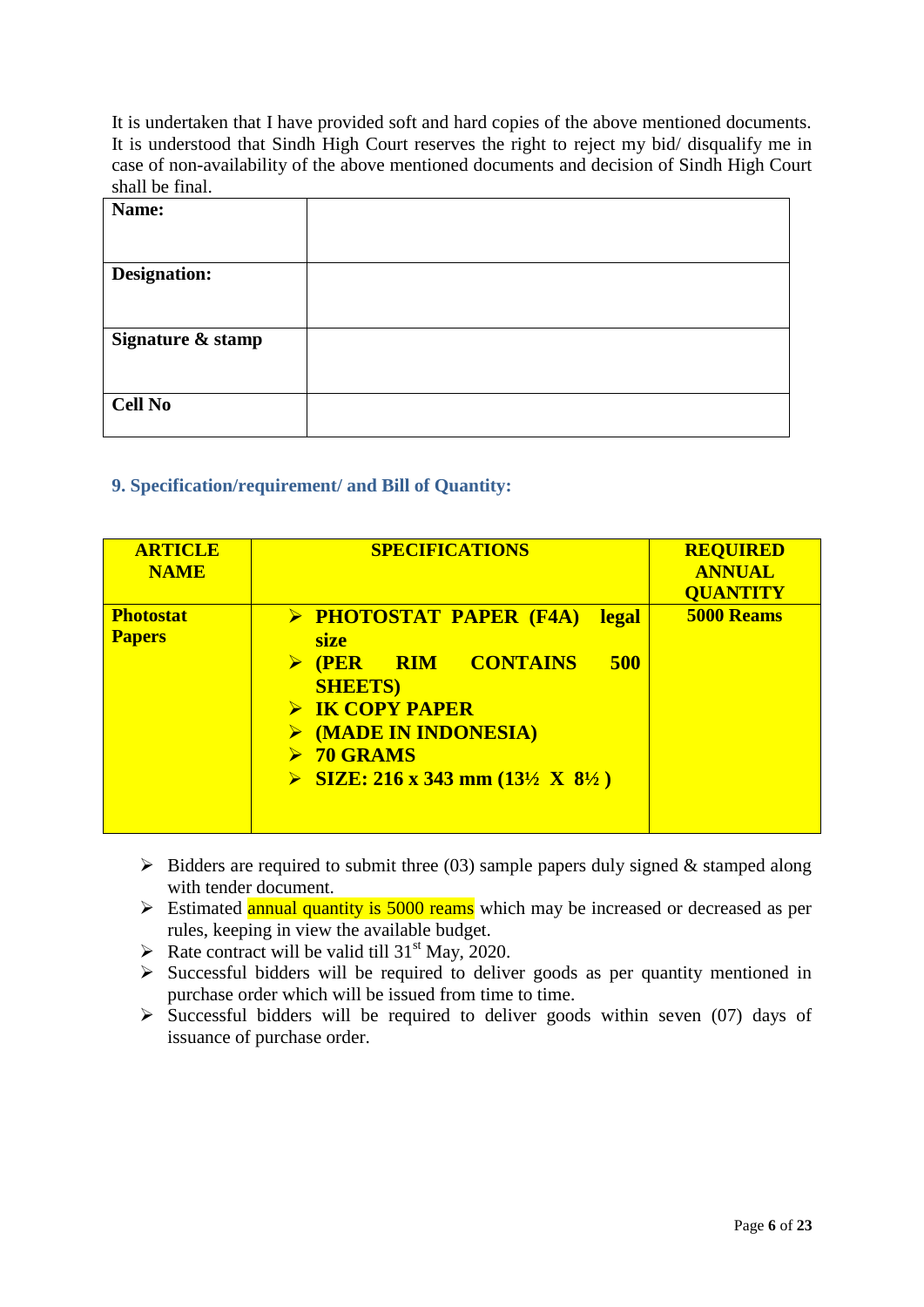## <span id="page-6-0"></span>**10. Sample of Financial Proposal**

Bidders are advised to submit financial proposal as per following format on the official letter head of bidder which must be properly signed & stamped.

| S.No         | <b>Name of Items</b>                                                                                                                                                                                                                                                           | <b>Unit</b><br>of<br><b>Measurement</b><br>(per ream) | <b>Unit</b><br><b>Price</b><br><b>GST</b><br>without<br>Rs.<br>(in figures) | <b>Unit</b><br><b>Price</b><br><b>GST</b><br>without<br>Rs.<br>(in words) |
|--------------|--------------------------------------------------------------------------------------------------------------------------------------------------------------------------------------------------------------------------------------------------------------------------------|-------------------------------------------------------|-----------------------------------------------------------------------------|---------------------------------------------------------------------------|
| $\mathbf{1}$ | <b>Photostat Papers</b><br><b>PHOTOSTAT</b><br>PAPER (F4A)<br>legal<br>size<br>(PER<br><b>RIM</b><br><b>CONTAINS</b><br>500<br><b>SHEETS</b> )<br><b>IK COPY PAPER</b><br>(MADE IN<br><b>INDONESIA</b> )<br>70 GRAMS<br>SIZE: 216 x 343 mm<br>$(13\frac{1}{2} X 8\frac{1}{2})$ | Ream                                                  |                                                                             |                                                                           |
|              | Add GST                                                                                                                                                                                                                                                                        |                                                       |                                                                             |                                                                           |
|              | <b>Amount with GST in words and figure</b>                                                                                                                                                                                                                                     |                                                       |                                                                             |                                                                           |

# <span id="page-6-1"></span>**11. Calculation of Bid Security**

| S.No | <b>Name of Items</b>           | Unit               | of $\vert$ Unit | Price      | <b>Annual</b> | Amount |
|------|--------------------------------|--------------------|-----------------|------------|---------------|--------|
|      |                                | <b>Measurement</b> | without         | <b>GST</b> | Required      |        |
|      |                                | ream/<br>(per      | Rs.             |            | Quantity      |        |
|      |                                | packet/<br>per     | (in figures)    |            |               |        |
|      |                                | per box/ per       |                 |            |               |        |
|      |                                | dozen/<br>per      |                 |            |               |        |
|      |                                | item/etc)          |                 |            |               |        |
|      |                                |                    |                 |            |               |        |
|      |                                |                    |                 |            |               |        |
|      | <b>Total Amount</b>            |                    |                 |            |               |        |
|      | 2% of Total Amount             |                    |                 |            |               |        |
|      | <b>Pay Order Number</b>        |                    |                 |            |               |        |
|      | <b>Pay Order Issuance Date</b> |                    |                 |            |               |        |
|      | <b>Name of Banker</b>          |                    |                 |            |               |        |
|      | <b>Amount of Pay Order</b>     |                    |                 |            |               |        |
|      | <b>Period of Validity</b>      |                    |                 |            |               |        |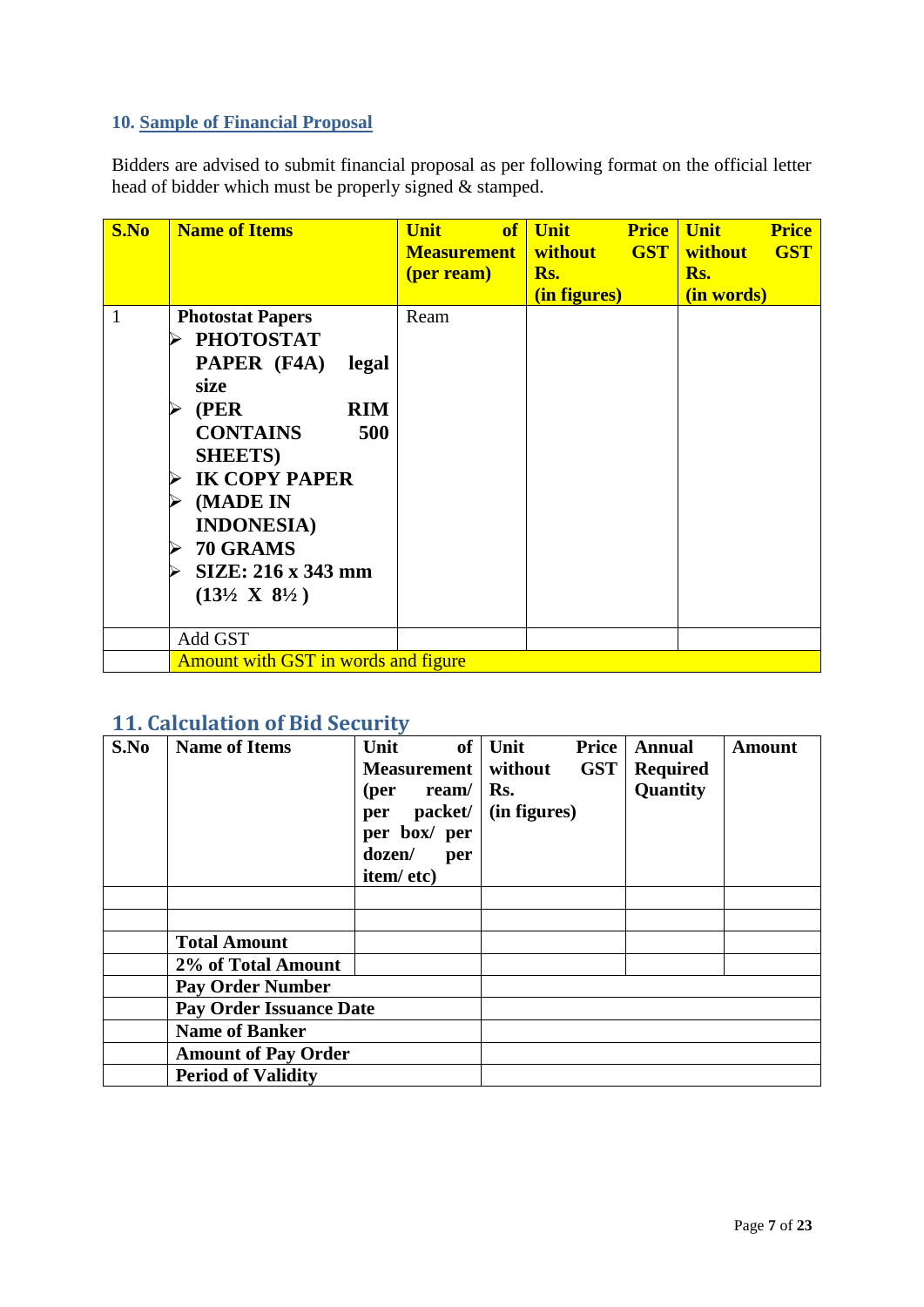- 1. Rates must be quoted in Pakistani Currency.
- 2. Rates must be quoted without GST. GST shall be applicable as per rules.
- 3. All government taxes shall be applicable as per rules.
- 4. All government taxes will be deducted by the office of A.G Sindh and its decision shall be final in respect of taxation and billing.
- 5. Rate shall remain valid for one financial year i.e. till  $31<sup>st</sup>$  May, 2020.
- 6. Bidders must have active Vendor ID of A.G Sindh.
- 7. Successful Bidder (s) will be required to submit complete bill along with copies of required documents to Budget Branch of Sindh High Court for forwarding the same to Accountant General Sindh, Karachi.

# <span id="page-7-0"></span>**12. Delivery Mechanism**

- 1. This rate contract shall be valid for one financial year (till  $31<sup>st</sup>$  May, 2020)
- 2. Purchase Order will be issued from time to time keeping in view the requirement of Sindh High Court.
- 3. Successful bidder shall deliver the goods within seven (07) days of issuance of Purchase Order.
- 4. Delivery shall be made at the Store of Sindh High Court. Store Supervisor will receive the goods and make signature on the delivery challan.

# <span id="page-7-1"></span>**13. Payment Mechanism**

- 1) Payment shall not be made in advance before making deliveries.
- 2) The successful bidder after completing delivery will submit complete bills along with delivery challan and copies of required documents to Budget Branch of this Court for forwarding the same to Office of A.G Sindh.
- 3) Bidder shall be responsible to make it sure that all the required documents are submitted along with bill. It is better to submit bill in coordination with the Accounts Officer of this Court.
- 4) Budget Branch shall forward the bill to the Office of A.G Sindh for payment. All taxes shall be deducted by the Office of A.G Sindh, as per rules.
- 5) The concerned official of Budget Branch will collect the cheque from the office of A.G Sindh.
- 6) Bidder will collect the cheque from the office of Budget Branch after submitting authority letter.
- 7) Sindh High Court believes in honesty, integrity and transparency in procurement. Bidders are advised to report the corruption matters directly to Registrar, High Court of Sindh, Karachi, if they are asked to give gifts/ bribe/ cash/ etc for receiving cheques.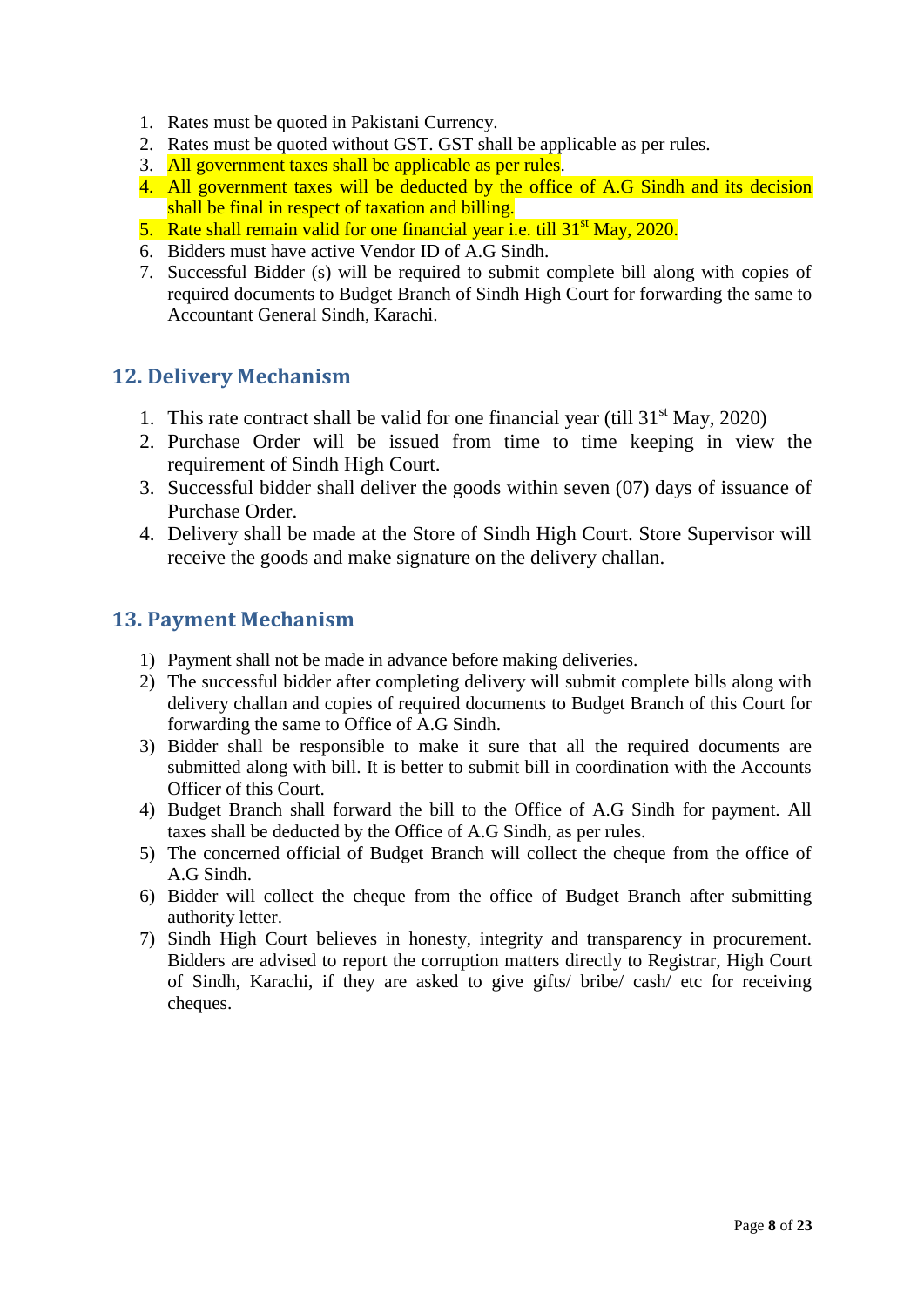### <span id="page-8-0"></span>**14. Terms & Conditions:**

- 1. **Bidding Method**: Single Stage-One Envelope method will be adopted for bidding process as per SPPRA Rules.
- 2. **Duration of Rate Contract**: Rate Contract shall remain valid till  $31<sup>st</sup>$  May, 2020.
- 3. **Timing of Delivery**: Bidder shall be made delivery within seven (07) days of receipt of Purchase Order. Purchase Order shall be issued keeping in view the requirement and release of funds. The delivery should be made by the supplier at the store of High Court of Sindh, Principal Seat, Karachi In case of conditions affecting timely delivery of goods, the supplier shall promptly notify SHC in writing of the delay, its likely duration & its cause. SHC after evaluating the situation may extend the period of delivery.
- 4. **Qualification/ Eligibility:** Bidders are bound to submit soft and hard copies of all documents as mentioned in Eligibility Criteria Section, in order to establish their eligibility to participate in bid. In case of non-availability of either, soft or hard copy, bidder may be disqualified.
- 5. **Bid Security:** All bids must be accompanied by an earnest money/ security of **1% of total bid amount**.
- 6. **Release of Bid Security**: The bid security of unsuccessful bidder will be released by SHC after award of work or after expiry of bid validity period as per rules.
- 7. **Late Bids**: Sindh High Court shall not consider any bid that arrives after the deadline for submission of bids, as reflected in NIT. Any bid received after the deadline for submission of bids shall be declared late, rejected, and returned unopened to the Bidder.
- 8. **Responsive Bids**: A substantially responsive Bid is one that conforms to all the terms, conditions, and specifications of the Bidding Documents without material deviation, reservation, or omission. Non-responsive Bids shall not be considered. Bidders are advised in their own interest to prepare their bids as per format, requirements, terms & conditions, mentioned in bid documents. Bidders are also advised to submit soft and hard copies of all required documents along with their bids.
- 9. **Award of Contract**: Sindh High Court may award the Contract to the Bidder whose offer has been determined to be the lowest bid and is substantially responsive to the Bidding Documents, provided further that the Bidder is determined to be qualified to perform the Contract satisfactorily.
- 10. **Notification/ Purchase Order for Award of Contract**: Prior to the expiration of the period of bid validity, Sindh High Court will notify the successful Bidder, in writing, that its Bid has been accepted. Until a formal Contract is prepared and executed, the purchase order/ notification of award shall constitute a binding Contract.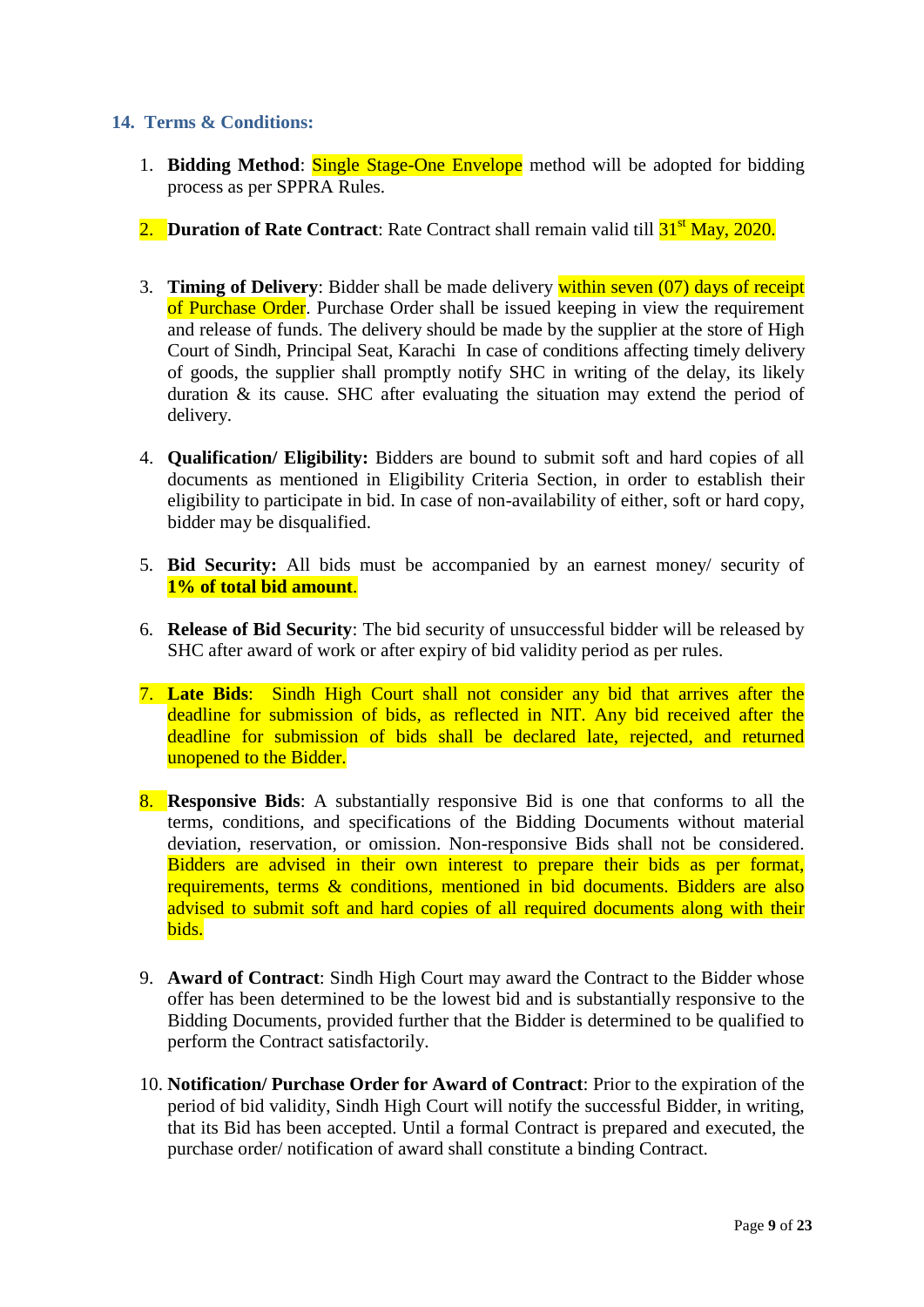- 11. **Performance Security**: The bid security of successful bidder will be released after submission of Performance Security equal to  $\frac{5\%}{5\%}$  of total cost of contract.
- 12. **Release of Performance Security**: Performance Security shall be released after successful completion of contract and issuance of satisfactory certificate from Assistant Registrar, Resident-II.
- 13. **Validity Period:** The procurement contract will be awarded within bid **validity period i.e. 90 days** as per SPRRA Rules.
- 14. **Receiving/Acceptance of Purchase Order:** The vendor will sign the copy of the Purchase Order as acknowledgement. Copy of Purchase Order along with relevant documents must be submitted along with bill.
- 15. **Delayed Delivery:** 1% penalty of the total amount will be imposed per day for which the company/firm/agency failed to deliver within the delivery/execution period or the request for extension in delivery time declined by SHC.
- 16. **Inspection:** Physical inspection will be carried out by the Store Supervisor of this Court. Ordered material is subject to final inspection at the time of delivery.
- 17. **Quantity Delivered:** Competent Authority reserves the right to increase/decrease the quantity as per requirement and availability of funds, as per rules.
- 18. **Payment Term:** Payment shall not be made in advance before making delivery. Payment shall be issued by the office of A.G Sindh and cheque will be handed over to bidder (s) or his authorized representative (s).
- 19. **Condition of Goods**: All items must meet in all respects with the specifications & conditions of the Order and must be in good condition & conform to the best industrial quality standards; otherwise they will be liable to be rejected as per rules.
- 20. **Rejection of Goods:** We reserve the right to cancel any or all the items if material is not in accordance with our specification or if the delivery is delayed.
- 21. **Disclosure of Confidential Script/Material:** All rights reserve with the SHC and no information either in written/electronic media/copying form should be disseminated without the permission of the authority.
- 22. **Resolution of Differences:** In case of any difference or dispute arises between the parties, the same shall be dealt with as per rules.
- 23. **Rules, Regulations & Policies:** All rules, regulations and policies will be governed in accordance to the SPPRA.
- 24. **Mistakes in Calculation:** The contractor/ supplier will be liable for any mistakes in calculation of price/ rate and amount and shall be liable to suffer the loss arises at any stage of contract, due to mistakes in calculation or tax rates.
- 25. **Government tax(es), levi(es) and charges(s)**: All Government taxes (including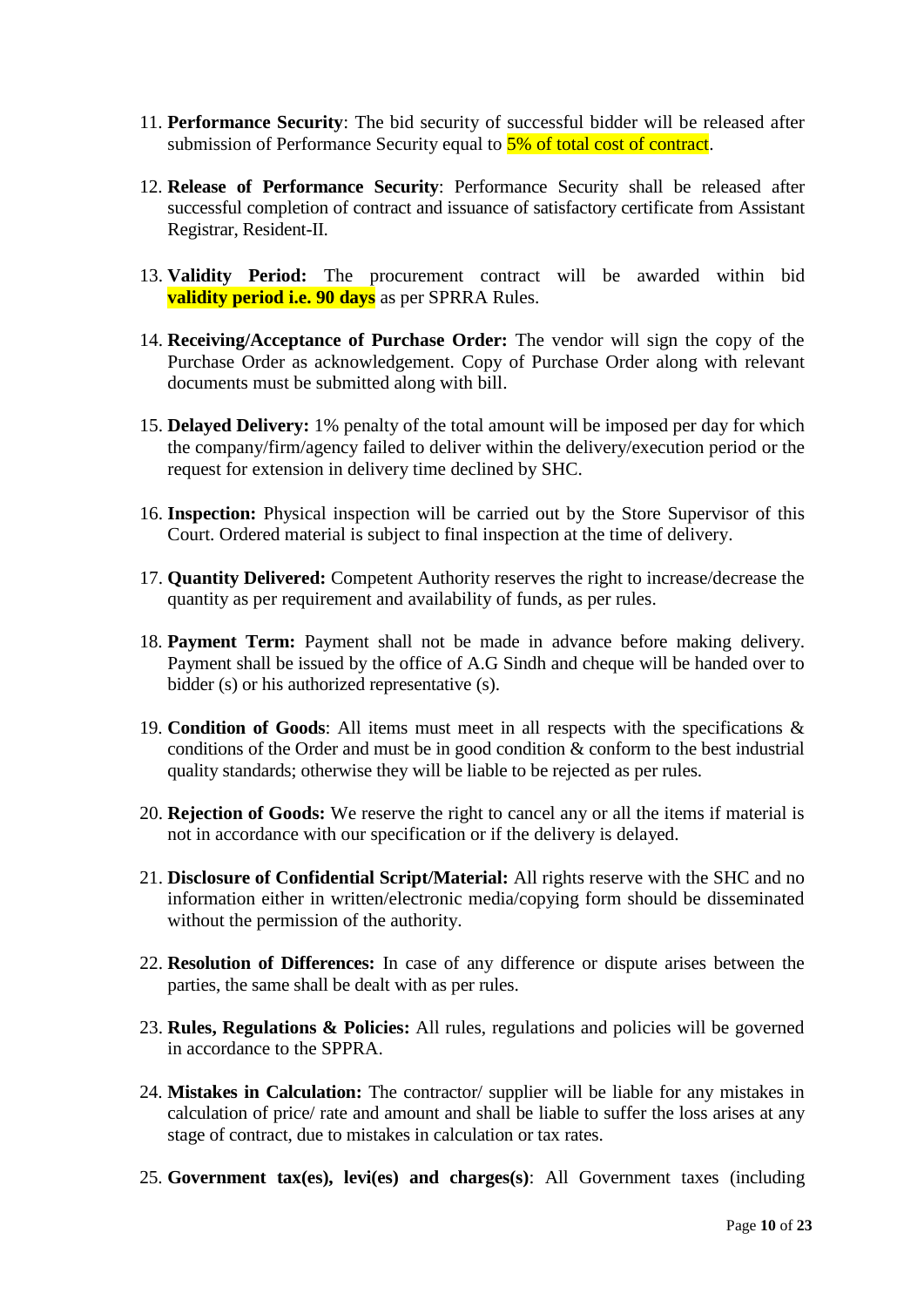Income tax and stamp duty), levies and charges will be charged as per rules. Bidder should keep them updated regarding taxation issues in consultation with the relevant tax regulatory authorities.

26. **Stamp Duty**: Stamp duty will be levied as per rules.

27. **Alternative Bids**: Alternative bids shall not be considered.

- 28. **Cost of Bidding**: The Bidder shall bear all costs associated with the preparation and submission of its bid, and Sindh High Court shall not be responsible or liable for those costs, regardless of the conduct or outcome of the bidding process.
- 29. **Rights of Sindh High Court**: Sindh High Court reserves the right to accept or reject any bid, and to annul the bidding process and reject all bids at any time prior to contract award, without thereby incurring any liability to Bidders.
- 30. **Interest on Late Payments**: No interest shall be paid on late payment in case, cheque is received late from the Office of A.G Sindh. However, every effort shall be made for timely payments to successful bidders.
- 31. **Insurance:** The goods supplied under that contract should be fully insured. All cost of insurance shall be paid by the successful bidder. If the goods are not insured then risk if any shall be suffered by the successful bidder.
- 32. **Warrants:** Supplier must warrants that goods supplied would be new, unused and as per best industrial standards.
- 33. **Fraud & Corruption**: SHC shall reject a proposal for award if it determines that the bidder has engaged in corrupt, fraudulent, collusive, coercive or obstructive practices in competing for the tender in question.
- 34. **Termination of Contract**: SHC may terminate the contract, if the successful bidder fails to supply all or parts of goods within definite time or fails to perform any other obligations of contract or bidder has failed to submit performance security or bidder has involved in fraud/ corruption.
- 35. **Other**: SSPRA Rules will be followed for all other terms and conditions not specified/ mentioned/ ambiguous in this tender document. Kindly read SPPRA Rules available on [www.spprasindh.gov.pk](http://www.spprasindh.gov.pk/) for further details.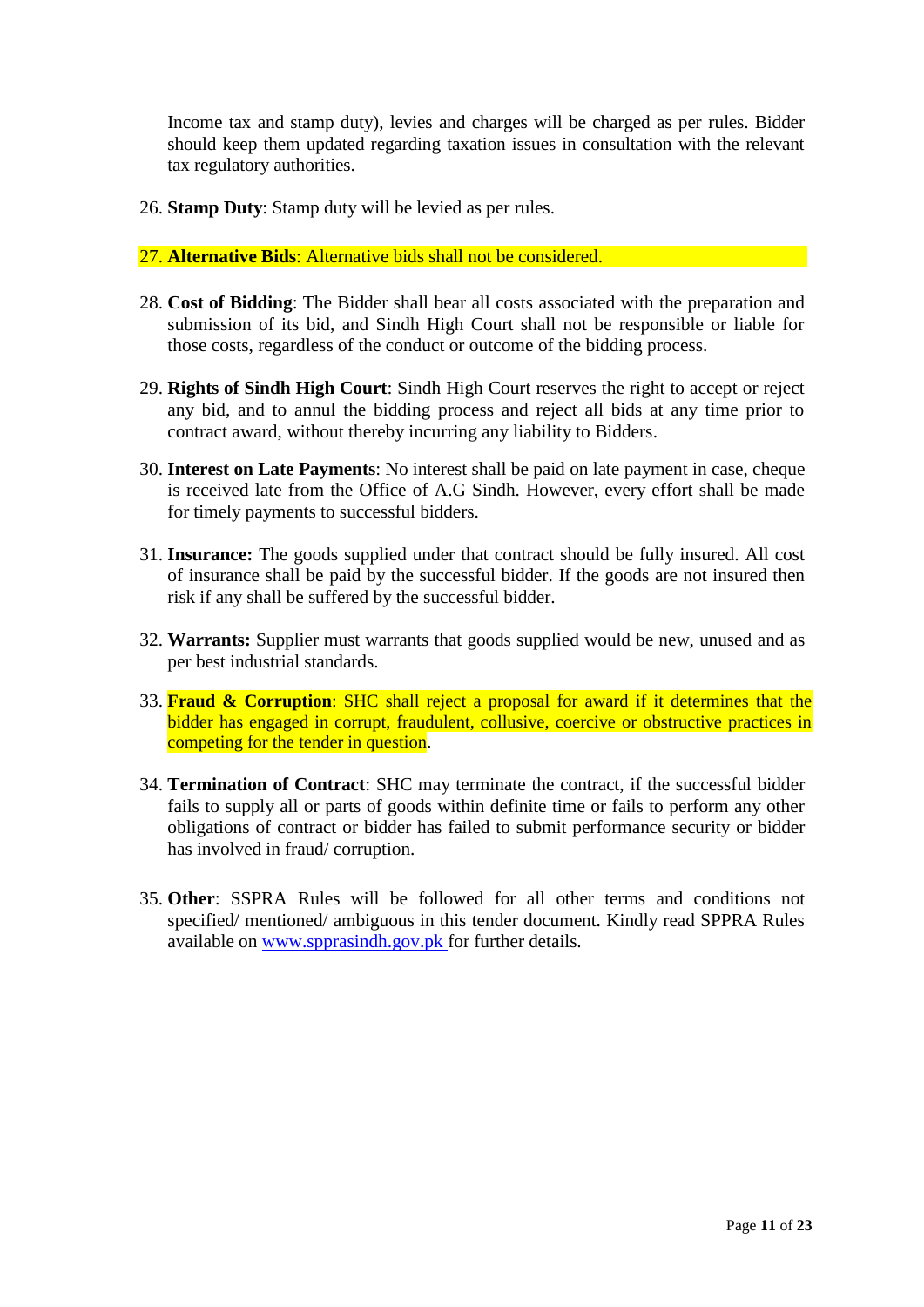It is hereby certified that the terms and conditions have been read, agreed upon and signed.

| Name:               |  |
|---------------------|--|
|                     |  |
|                     |  |
| <b>Designation:</b> |  |
|                     |  |
|                     |  |
| Signature & stamp   |  |
|                     |  |
|                     |  |
| <b>Cell No</b>      |  |
|                     |  |

It is hereby certified that the terms and conditions have been read, agreed upon and signed.

| M/s.                                 |  |
|--------------------------------------|--|
| Year of Establishment                |  |
| Name of contact Person               |  |
| Address                              |  |
| Sales Tax Registration No.           |  |
| National Tax No.                     |  |
| Mobile No.                           |  |
| Telephone No.                        |  |
| Fax No.                              |  |
| E-mail                               |  |
| Banker's Name and Contact<br>Details |  |

**Stamp & Signatur**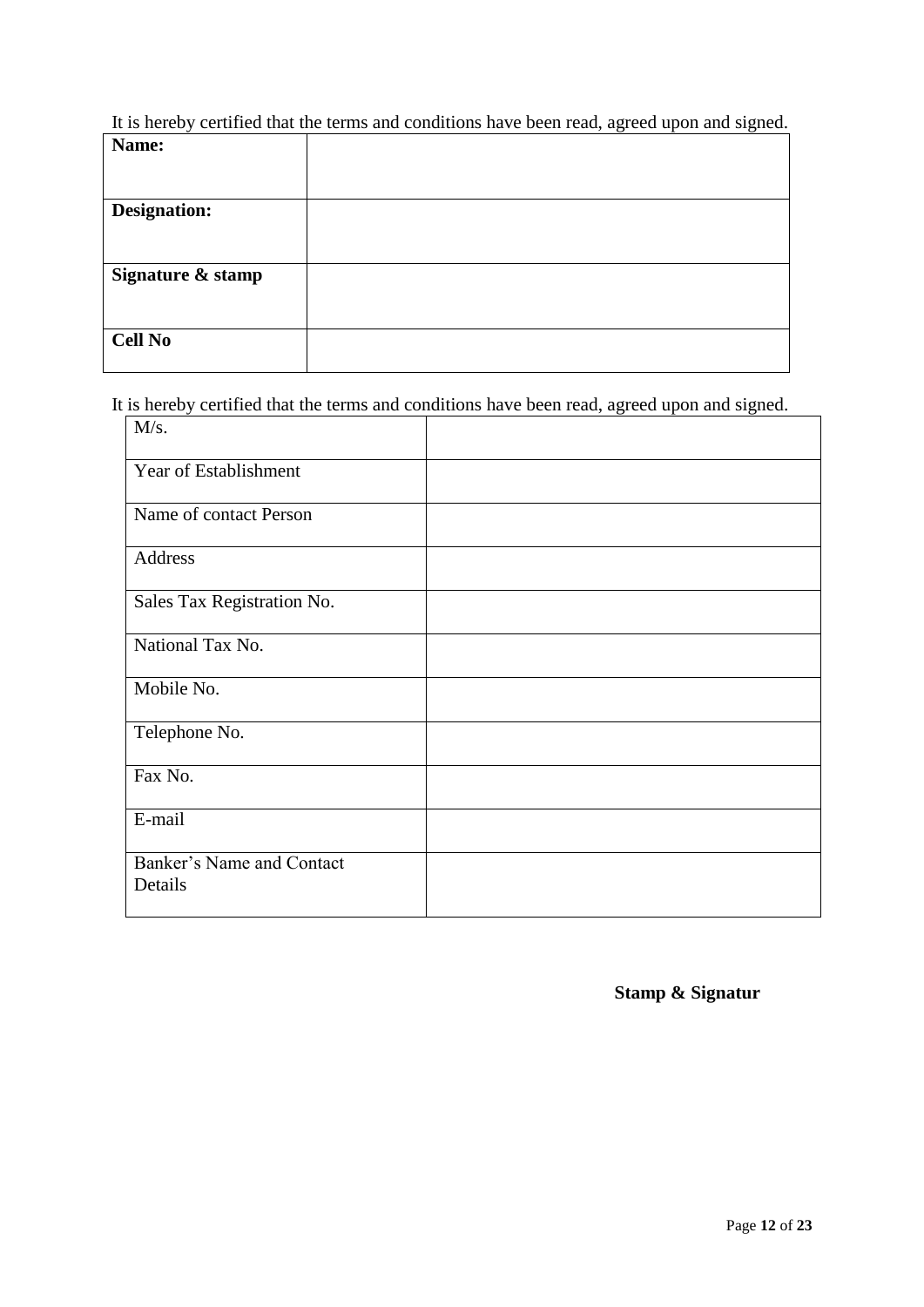### <span id="page-12-0"></span>**15. Sample of Proposal Submission Form:**

To be printed on the letter head of firm.

Tender Reference No. Dated

The Learned Registrar, Sindh High Court, Karachi.

Dear Sir,

We, the undersigned, offer to provide our services for **"LEGAL SIZE PHOTOSTAT PAPERS"**, as a Bid, sealed in an envelope.

We understand that Sindh High Court is not bound to accept any Proposal you receive and reserves the right to accept or reject any offer and to annul the bidding process and reject all proposals without assigning any reason or having to owe any explanation whatsoever.

The decision of Purchase Committee shall be final and cannot be challenged on any ground at any forum and the Purchase Committee will not be liable for any loss or damage to any party acting in reliance thereon.

Sincerely,

Name Designation, Name of Company Dated: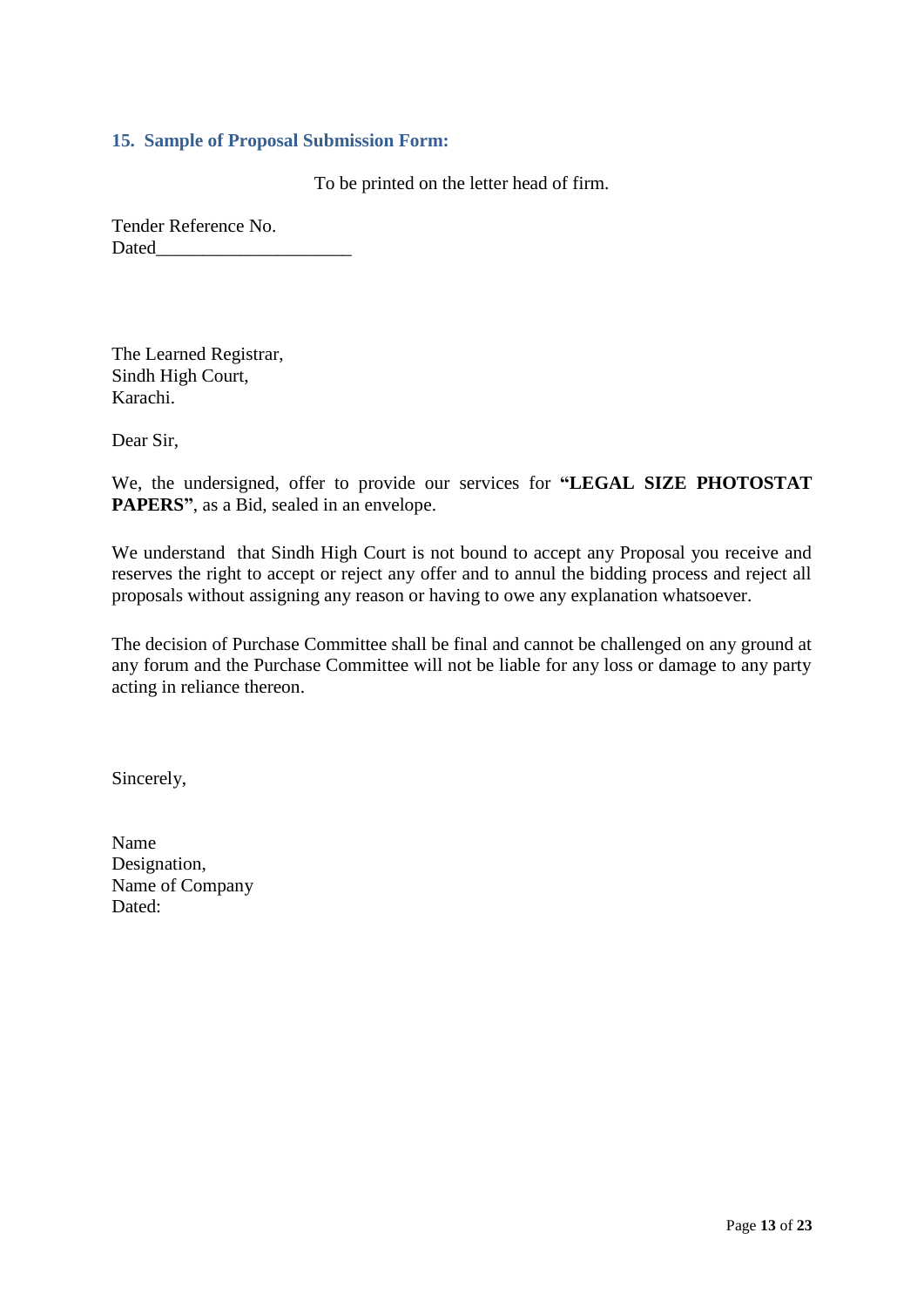### <span id="page-13-0"></span>**16. Sample Inspection Form:**

| Our representative | son of                |                                  | holding CNIC No. |  |
|--------------------|-----------------------|----------------------------------|------------------|--|
|                    | has inspected all the | items at the Store of Sindh High |                  |  |
| Court on           |                       |                                  |                  |  |

All the rates have been quoted after inspecting samples and market research and we take full responsibility that in case of award of contract, all the articles will be provided as per specifications/ requirements of High Court of Sindh. We understand that rate shall remain valid till 31<sup>st</sup> May, 2020.

We understand that Sindh High Court reserves the right to reject the articles if the same are not as per samples of Sindh High Court.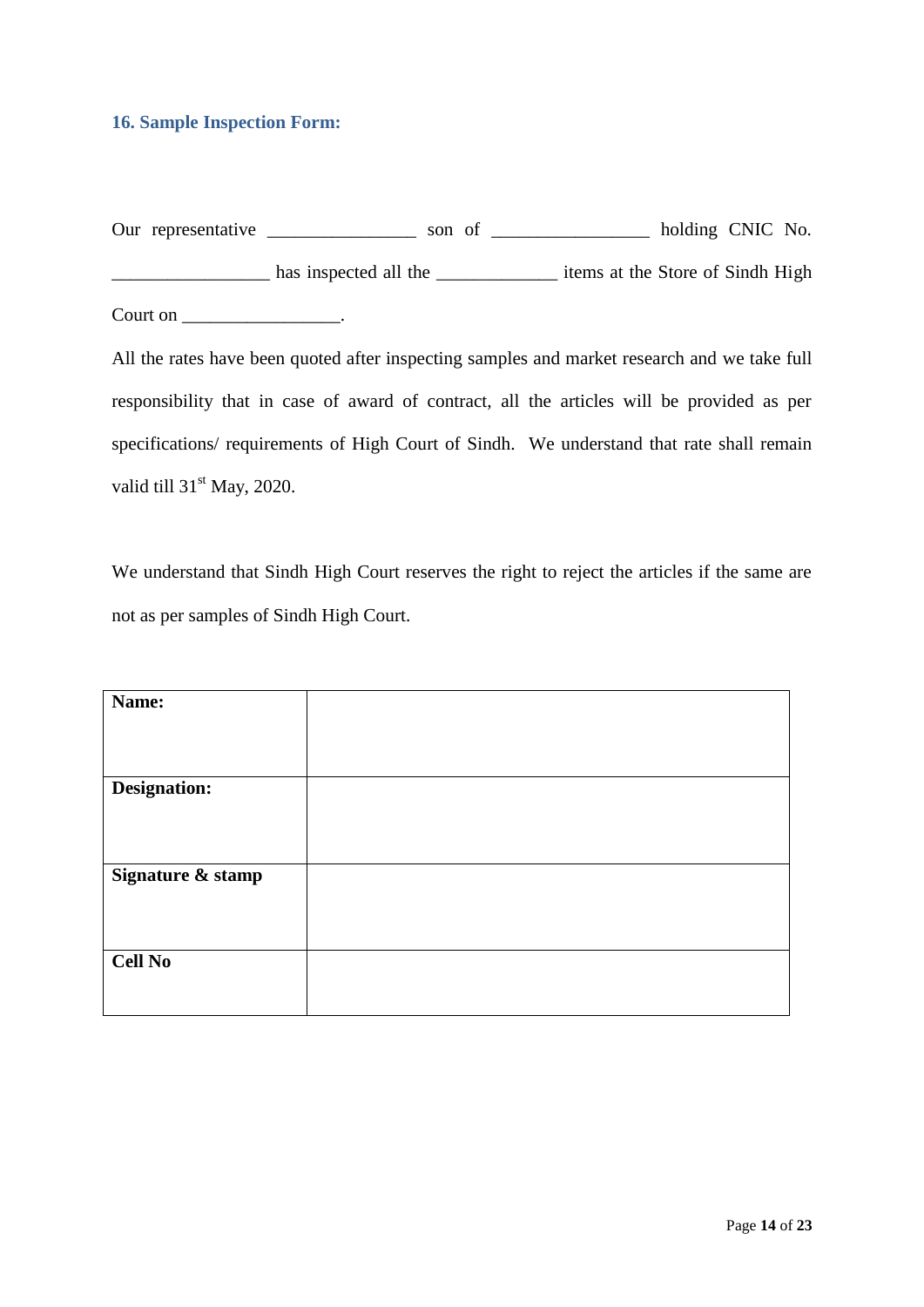# <span id="page-14-0"></span>**17. Consent regarding uploading of documents on websites**

It is undertaken that I have supplied all the required documents in both soft and hard copies, as mentioned in eligibility criteria section of this tender document. I do not have any objection if the said documents and technical and financial proposal of our firm are uploaded on the official websites of Sindh High Court and any other regulatory authority for the sake of transparency.

| Name:             |  |
|-------------------|--|
|                   |  |
|                   |  |
| Designation:      |  |
|                   |  |
|                   |  |
| Signature & stamp |  |
|                   |  |
|                   |  |
| <b>Cell No</b>    |  |
|                   |  |
|                   |  |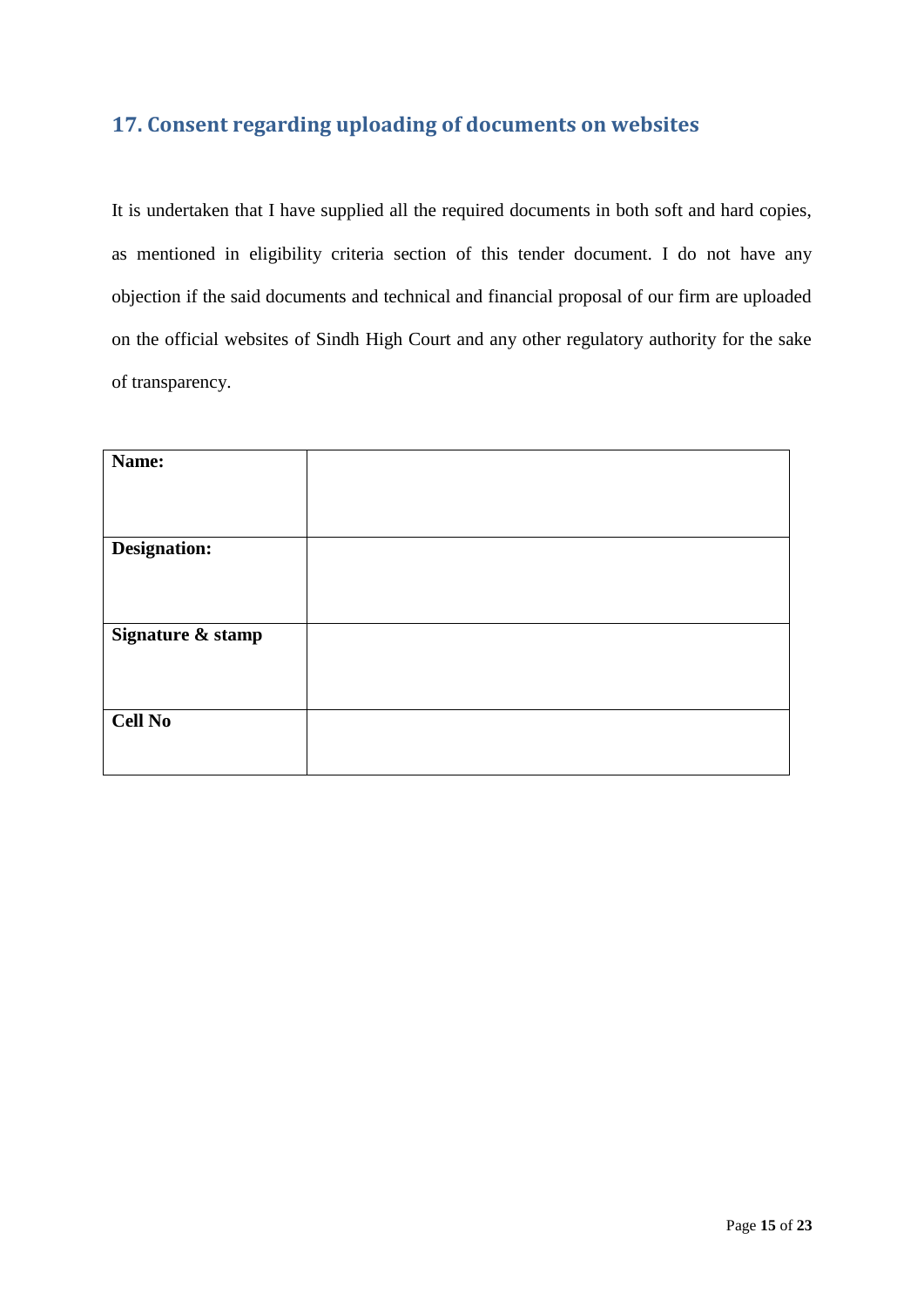# <span id="page-15-0"></span>**18. Sample of Purchase Order**

| <u>THE HIGH COURT OF SINDH, KARACHI</u><br>Dated: DD/MM/YY<br>No.                                                                                                                                                                                                                                                                                                                                                                                                                                                                                                                                                                |
|----------------------------------------------------------------------------------------------------------------------------------------------------------------------------------------------------------------------------------------------------------------------------------------------------------------------------------------------------------------------------------------------------------------------------------------------------------------------------------------------------------------------------------------------------------------------------------------------------------------------------------|
| All<br>Communications<br>should be<br>To,<br>addressed<br>M/s.<br>to the<br><b>REGISTRAR</b><br>Road,<br><b>HIGH COURT</b><br>OF<br>Karachi.<br><b>SINDH</b><br><b>KARACHI</b>                                                                                                                                                                                                                                                                                                                                                                                                                                                   |
| Subject:<br><b>Award of Tender for procurement of</b>                                                                                                                                                                                                                                                                                                                                                                                                                                                                                                                                                                            |
| I am directed to inform you that the Hon'ble Competent<br>Authority has been pleased to pass order to award the Tender Reference No.<br>dated ___________ to M/s. _______________ @ Rs. ____________/- per unit<br>as per terms and conditions mentioned in tender document. All government taxes<br>shall be applicable as per rules and decision of A.G Sindh shall be final.                                                                                                                                                                                                                                                  |
| You<br>$\frac{1}{2}$ as<br>per<br>specifications/ make & model mentioned in approved Bid Evaluation Report and<br>Technical & Financial Proposal of your company (copies enclosed) with further<br>direction to submit Bills along with copies of following documents at the earliest.<br>1. Complete Bill.<br>2. Complete Delivery Challan.<br>3. Copies of all relevant tax registration certificates.<br>4. Copy of Bank Maintenance Certificate.<br>5. Copies of relevant SROs (if any).<br>6. Copies of tax exemption certificates if any.<br>7. Copies of all other relevant documents as per requirement of A.G<br>Sindh. |
| <b>Deputy Registrar (Accounts)</b><br><b>FOR: REGISTRAR</b>                                                                                                                                                                                                                                                                                                                                                                                                                                                                                                                                                                      |

I have carefully read & understood the contents of "Sample Purchase Order" and I do not have any objection on its contents.

| Name:             |  |
|-------------------|--|
| Designation:      |  |
| Signature & stamp |  |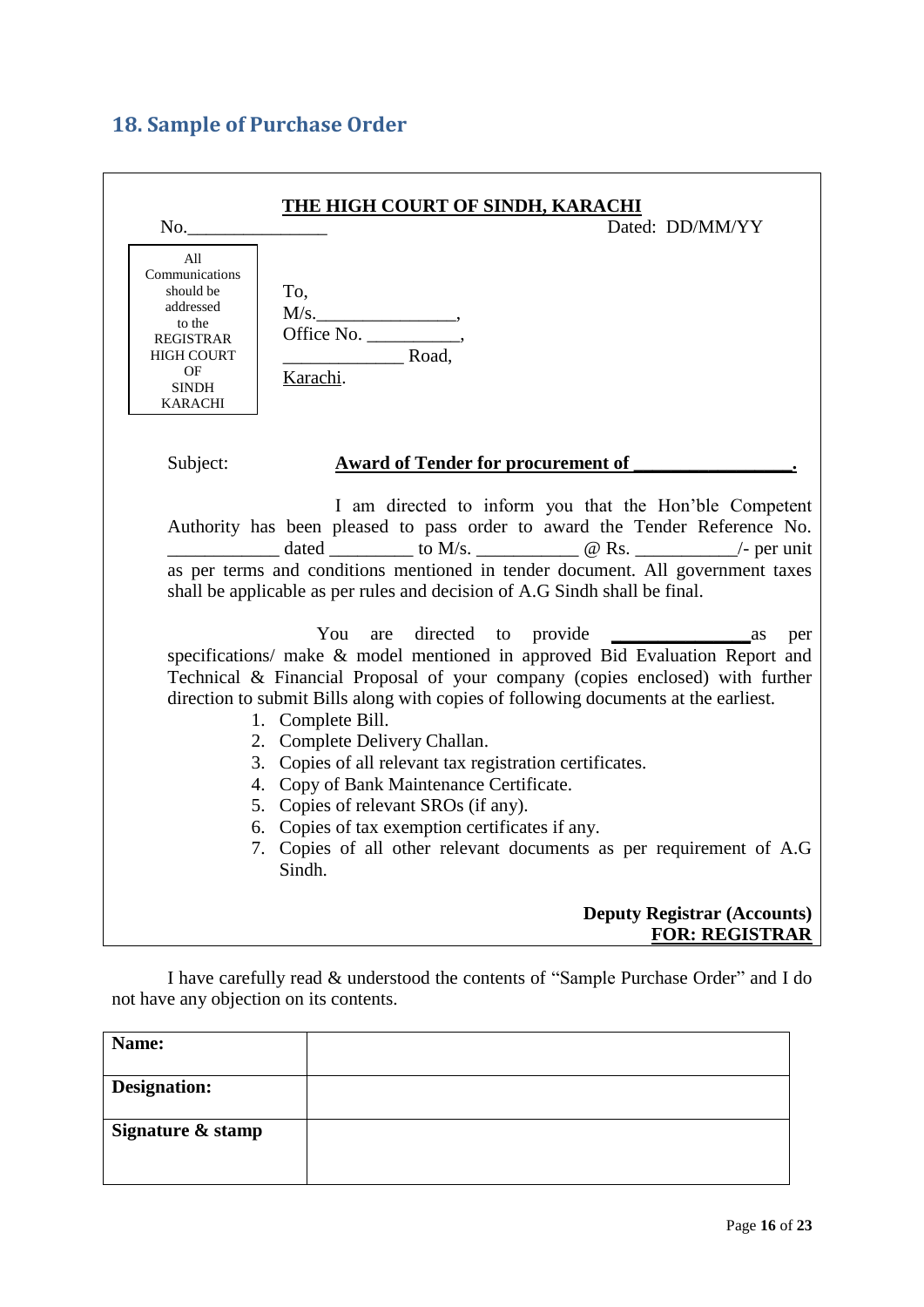### <span id="page-16-0"></span>**19. Sample of Satisfactory Certificate**

It is certified that M/s. \_\_\_\_\_\_\_\_\_\_\_\_\_\_\_\_\_ has delivered goods as per Purchase

Order(s) dated \_\_\_\_\_\_\_\_\_\_\_\_, \_\_\_\_\_\_\_, \_\_\_\_\_\_\_\_\_, \_\_\_\_\_\_\_\_ & \_\_\_\_\_\_\_\_\_\_\_\_\_\_

and Tender document dated \_\_\_\_\_\_\_\_\_\_\_\_\_\_\_\_\_\_\_\_\_\_. All the delivered goods were as

per specifications & requirements of this Court. Payment may be made to supplier

Assistant Registrar (Resident-II)

### <span id="page-16-1"></span>**20. Sample of Contract:**

### **CONTRACT BETWEEN SHC AND SUPPLIER FOR SUPPLY OF \_\_\_\_\_\_\_\_\_\_\_**

This Deed of Agreement is made and entered into on \_\_\_\_\_\_\_\_\_\_ day of \_\_\_\_\_\_\_\_\_\_\_ 2019

#### **BETWEEN**

Sindh High Court Establishment through its Registrar having its Office at High Court of Sindh, Saddar, Karachi, (here in after called SHC which term shall include its successors and assigns) on the **One Part**.

### **AND**

having its office at \_\_\_\_\_\_\_\_\_\_\_\_\_\_\_\_\_\_\_\_\_\_\_\_\_\_ (here in after called SUPPLIER which term shall include successors and assigns) on the Other Part.

And whereas SHC desires to purchase for one financial year (till 31<sup>st</sup>) May, 2020) as per specifications/ requirements, terms & conditions mentioned in tender document and approved bid evaluation report.

**And whereas** SUPPLIER expresses his desire to provide the same as per specifications/ requirements, terms & conditions mentioned in tender document and approved bid evaluation report.

**And whereas** Supplier has represented that it is a professional and has the technical expertise, experience and resources to provide the goods as per specifications/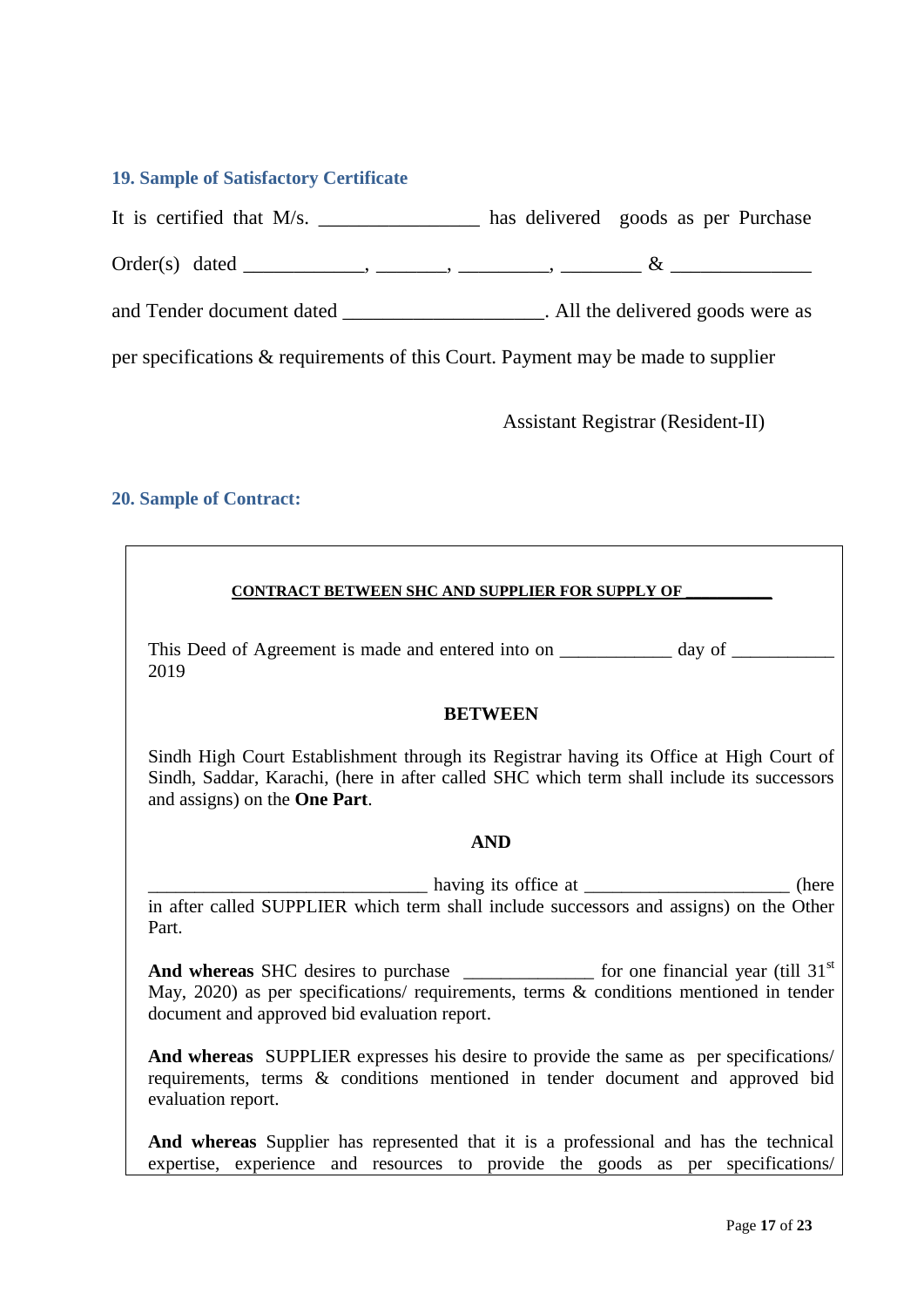requirements, mentioned in tender documents.

**Whereas** on the basis of the Supplier"s representations, SHC has agreed to purchase the same, in accordance with the terms and conditions tender document and this Agreement.

Now, therefore in consideration of the mutual promises and obligations set out in this Agreement, the sufficiency of which is hereby acknowledged, the Parties, intending to be legally bound, agree as follows:

Now this deed of agreement witness the terms and conditions as follows :

- 1. That the Agreement shall come into force immediately and shall remain valid until  $31<sup>st</sup>$  May, 2020 or cancelled by SHC.
- 2. That the quality and quantity of the materials shall be as per specification/ requirements mentioned in tender document.
- 3. That the delivery of the materials shall be made by SUPPLIER at their own cost, management and responsibility as per tender document.
- 4. That SUPPLIER shall be fully responsible for delivery of the materials in good condition at the Stores of SHC through delivery dockets in triplicate.
- 5. That Representatives of SHC i.e. Assistant Registrar, Resident-II and Store Supervisor shall inspect the goods and reserves the right to reject any goods if the representative(s) considers those to be inferior quality to the approved samples.
- 6. That the goods rejected by the representative(s) of SHC shall be replaced by SUPPLIER and SUPPLIER shall bear all risks/costs of the materials rejected by SHC.
- 7. That the cost of supply of materials will be (*enter amount and currency*). Rate shall remain valid for one financial year i.e. till 31<sup>st</sup> May, 2020.
- 8. That SHC reserves the right to change the quantity of items as per availability of budget and rules.
- 9. That SUPPLIER shall not without the consent in writing of SHC assign or sub-let the contract or any part thereof, or make any agreement with any person/company for the execution of any portion of the supply. In this regard consent by SHC will not relieve SUPPLIER from full and entire responsibility for this Agreement.
- 10. That SUPPLIER shall indemnify SHC in respect of all claims, damages, compensation or expenses payable in consequence of any injury or accident caused by them i.e., SUPPLIER.
- 11. That cost of transportation, or any other incidental charges, if required in connection of the delivery of goods shall be borne by SUPPLIER, as per rules.
- 12. That bills submitted by SUPPLIER shall be forwarded to A.G Sindh by SHC.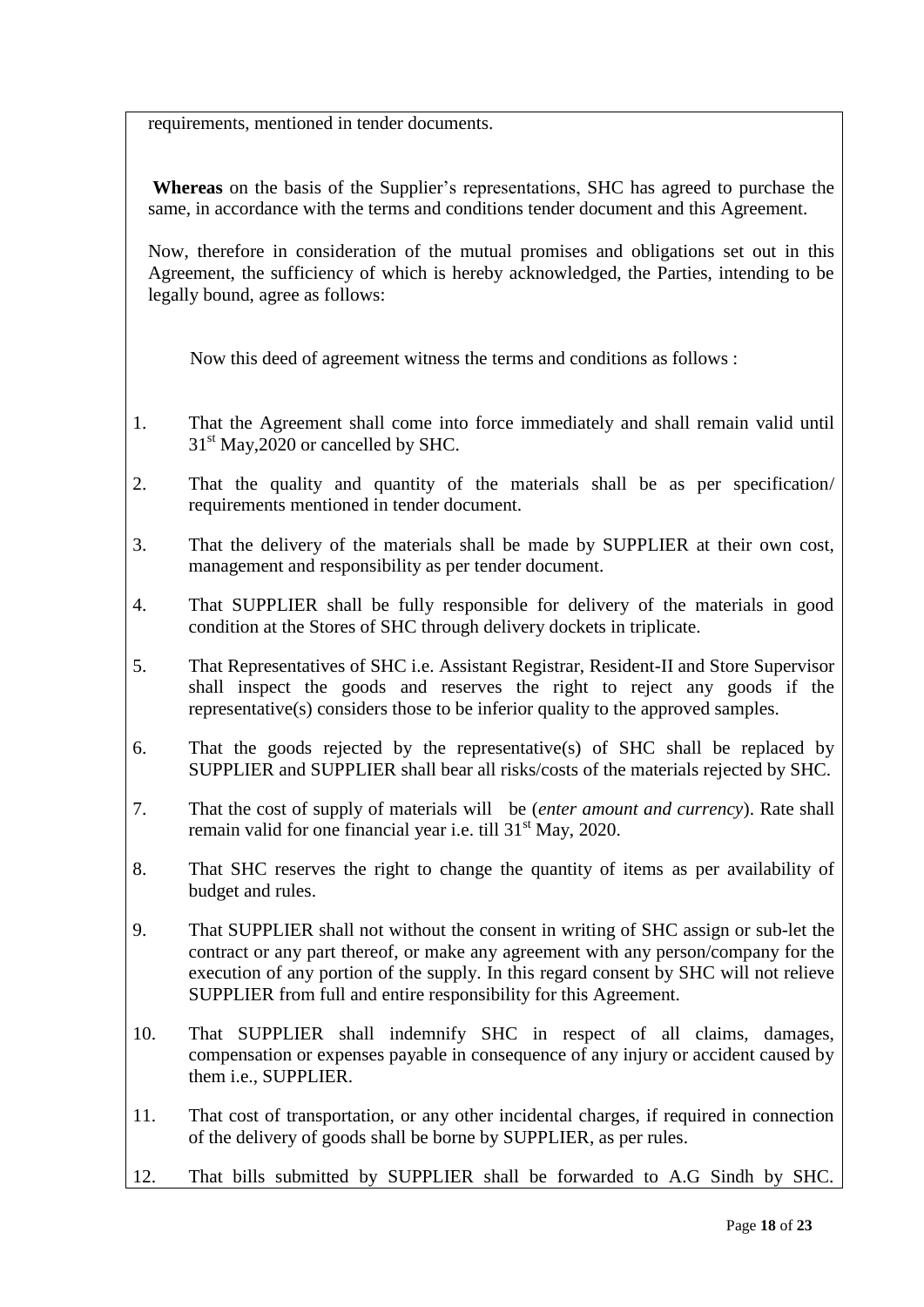SUPPLIER shall be responsible to submit copies of relevant documents along with bill in coordination with Office of Budget Branch of SHC.

- 13. That all taxes shall be deducted by the Office of A.G Sindh and its decision shall be final.
- 14. That all government taxes shall be applicable as per rules.
- 15. That Bid Security shall be released after submission of Performance Security of 5% of contract price.
- 16. That if SUPPLIER fails to deliver the materials as per agreed Schedule, penalty will be imposed by SHC at the rate of (1%) of total contract value for each day of delay.
- 17. That the terms of this Agreement shall be GOVERNED by the Laws of the Land.
- 18. The failure of a Party to fulfill any of its obligations under this Agreement shall not be considered to be a breach of, or a default under, this Agreement insofar as the inability arises from an event of Force Majeure, provided that the Party affected by that event has taken reasonable precautions, due care and attempted to put in place reasonable alternative arrangements all with the objective of carrying out the terms of this Agreement.
- 19. That In the event of any question or difference or dispute whatsoever arising between the Parties under or in connection with this Agreement or any provision herein contained or its constructions hereof, or as to any matter in any way connected therewith or arising therefrom which cannot be resolved amicably shall be referred to arbitration and finally settled by three arbitrators, one to be appointed by each party and the third by the two appointed arbitrators, in accordance with the Arbitration Act, 1940. The language of arbitration shall be English and the venue of the arbitration shall be Karachi. The decision of the arbitrators shall be final and binding on the Parties who shall give full effect thereto. Any judgment may be entered upon the award in any competent court having jurisdiction.

 IN WITNESS WHEREOF, each of the Parties has caused this Agreement to be executed by their respective, fully authorized representatives as of the date first written above.

------------------------------------- -------------------------------

REGISTRAR, HIGH COURT OF SINDH M/S.

------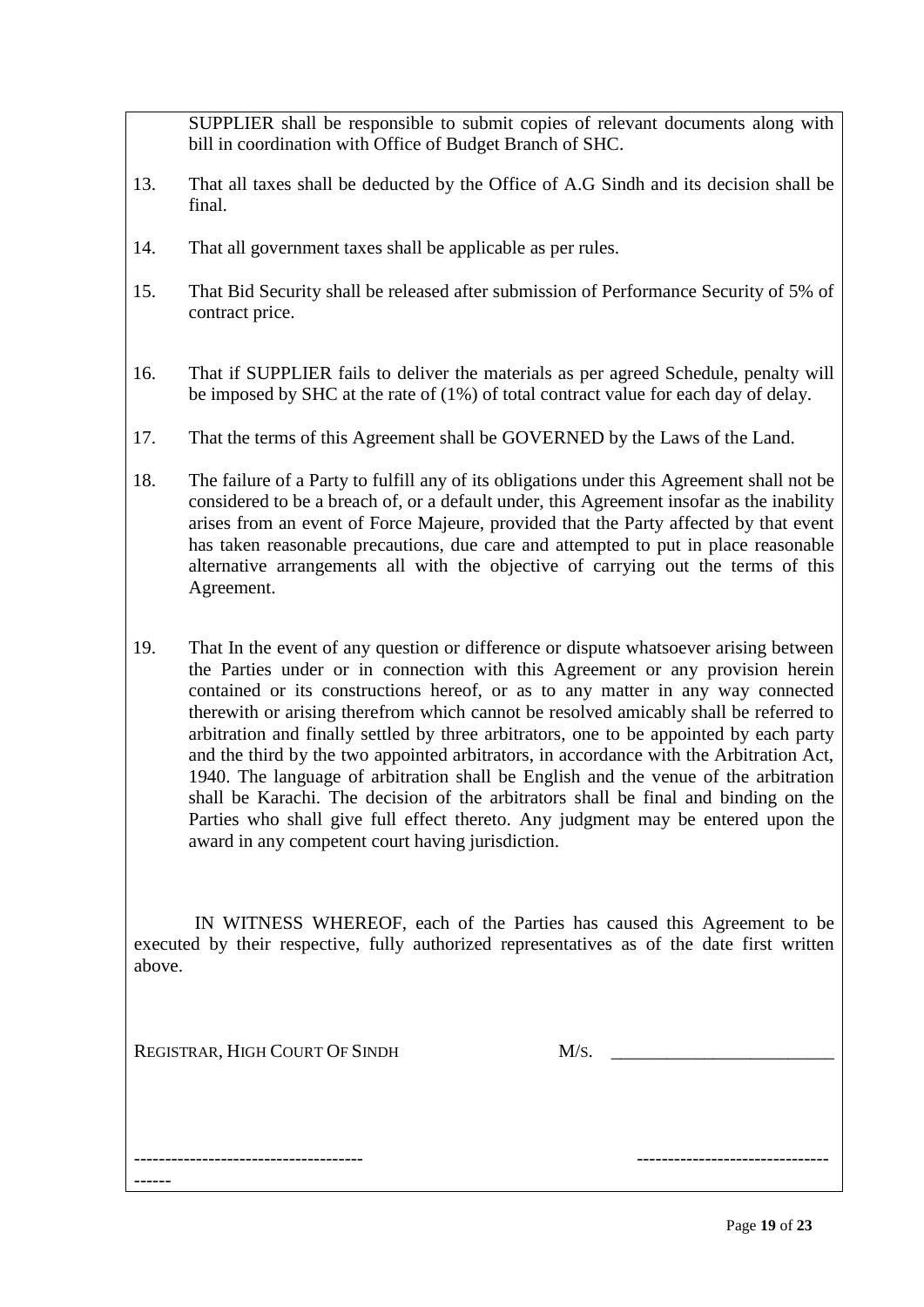| <b>SIGNATURE &amp; OFFICIAL STAMP</b>   | SIGNATURE & OFFICIAL     |  |
|-----------------------------------------|--------------------------|--|
| <b>STAMP</b>                            |                          |  |
|                                         |                          |  |
| <b>WITNESS:</b>                         |                          |  |
|                                         |                          |  |
| NAME: FAIZ ALAM, I/C: A.R (RESIDENT-II) | ------------------------ |  |
| <b>SIGNATURE &amp; OFFICIAL STAMP</b>   | SIGNATURE & OFFICIAL     |  |
| <b>STAMP</b>                            |                          |  |
| NAME: AFTAB AHMED, I/C: A.R (BUDGET)    |                          |  |
|                                         |                          |  |

I have carefully read & understood the contents of "Sample Contract" and I do not have any objection on its contents.

| Name:               |  |
|---------------------|--|
|                     |  |
| <b>Designation:</b> |  |
|                     |  |
| Signature & stamp   |  |
|                     |  |
|                     |  |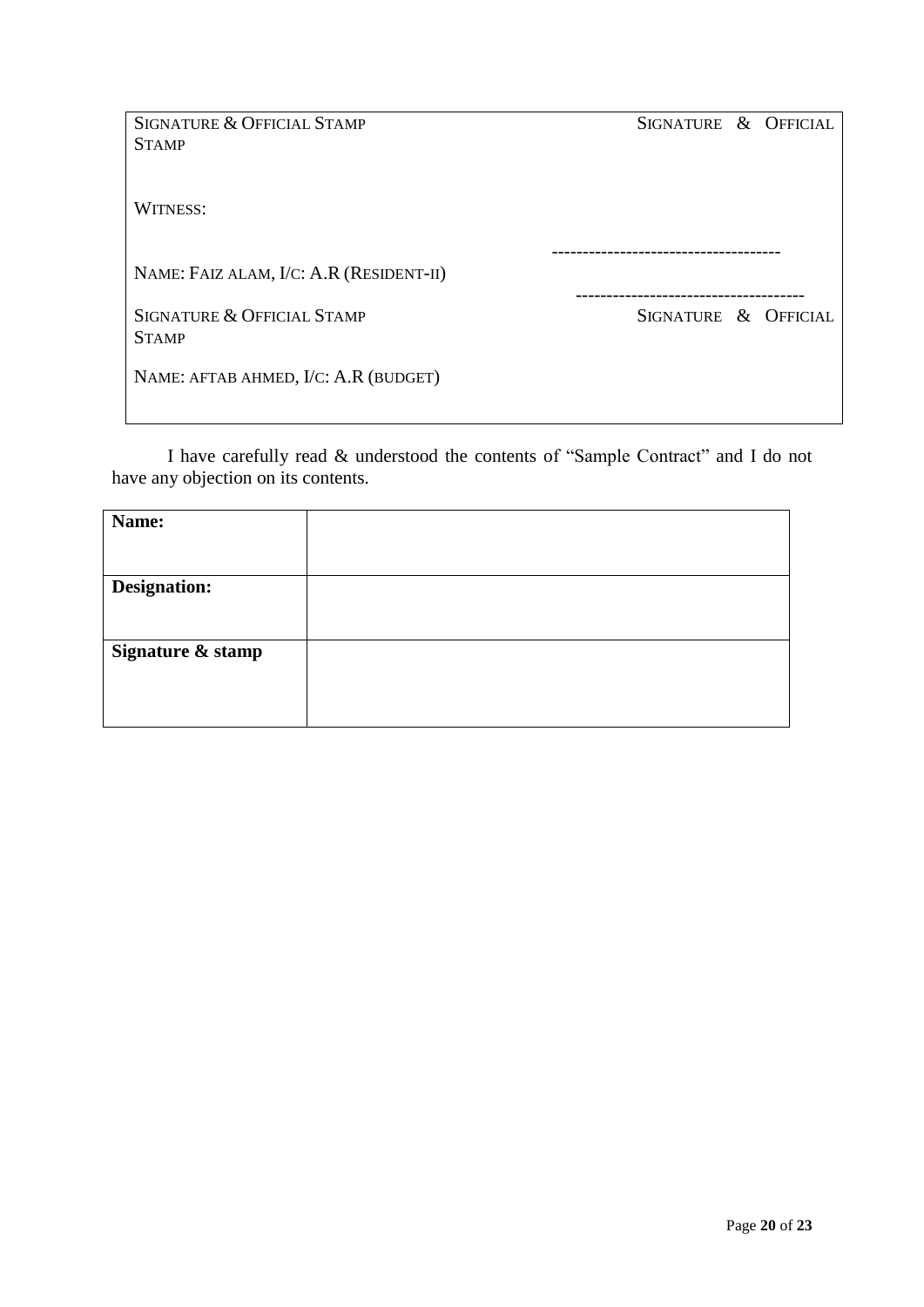### <span id="page-20-0"></span>**21. SAMPLE OF INTEGRITY PACT**

### **DECLARATION OF FEES, COMMISSION AND BROKERAGE ETC PAYABLE BY THE SUPPLIERS OF GOODS, SERVICES & WORKS IN CONTRACTS WORTH RS.10.00 MILLION OR MORE**

Contract No.\_\_\_\_\_\_\_\_\_\_\_\_\_\_\_\_ Dated \_\_\_\_\_\_\_\_\_\_\_\_\_\_\_\_\_\_ Contract Value: \_\_\_\_\_\_\_\_\_\_\_\_\_\_\_\_ Contract Title: \_\_\_\_\_\_\_\_\_\_\_\_\_\_\_\_\_

………………………………… [*Name of Contractor*] hereby declares that it has not obtained or induced the procurement of any contract, right, interest, privilege or other obligation or benefit from Government of Sindh (GoS) or any administrative department or agency thereof or any other entity owned or controlled by GoS through any corrupt business practice.

Without limiting the generality of the foregoing, [*name of Contractor*] represents and warrants that it has fully declared the brokerage, commission, fees etc. paid or payable to anyone and not given or agreed to give and shall not give or agree to give to anyone within or outside Pakistan either directly or indirectly through any natural or juridical person, including its affiliate, agent, associate, broker, consultant, director, promoter, shareholder, sponsor or subsidiary, any commission, gratification, bribe, finder"s fee or kickback, whether described as consultation fee or otherwise, with the object of obtaining or inducing the procurement of a contract, right, interest, privilege or other obligation or benefit in whatsoever form from GoS, except that which has been expressly declared pursuant hereto.

[*name of Contractor*] certifies that it has made and will make full disclosure of all agreements and arrangements with all persons in respect of or related to the transaction with GoS and has not taken any action or will not take any action to circumvent the above declaration, representation or warranty.

[N*ame of Contractor*] accepts full responsibility and strict liability for making any false declaration, not making full disclosure, misrepresenting facts or taking any action likely to defeat the purpose of this declaration, representation and warranty. It agrees that any contract, right, interest, privilege or other obligation or benefit obtained or procured as aforesaid shall, without prejudice to any other rights and remedies available to GoS under any law, contract or other instrument, be voidable at the option of GoS.

Notwithstanding any rights and remedies exercised by GoS in this regard, [*name of Contractor*] agrees to indemnify GoS for any loss or damage incurred by it on account of its corrupt business practices and further pay compensation to GoS in an amount equivalent to ten time the sum of any commission, gratification, bribe, finder"s fee or kickback given by [*name of Contractor*] as aforesaid for the purpose of obtaining or inducing the procurement of any contract, right, interest, privilege or other obligation or benefit in whatsoever form from GoS.

| Name of Contractor: |  |
|---------------------|--|
| Signature:          |  |
| [Seal]              |  |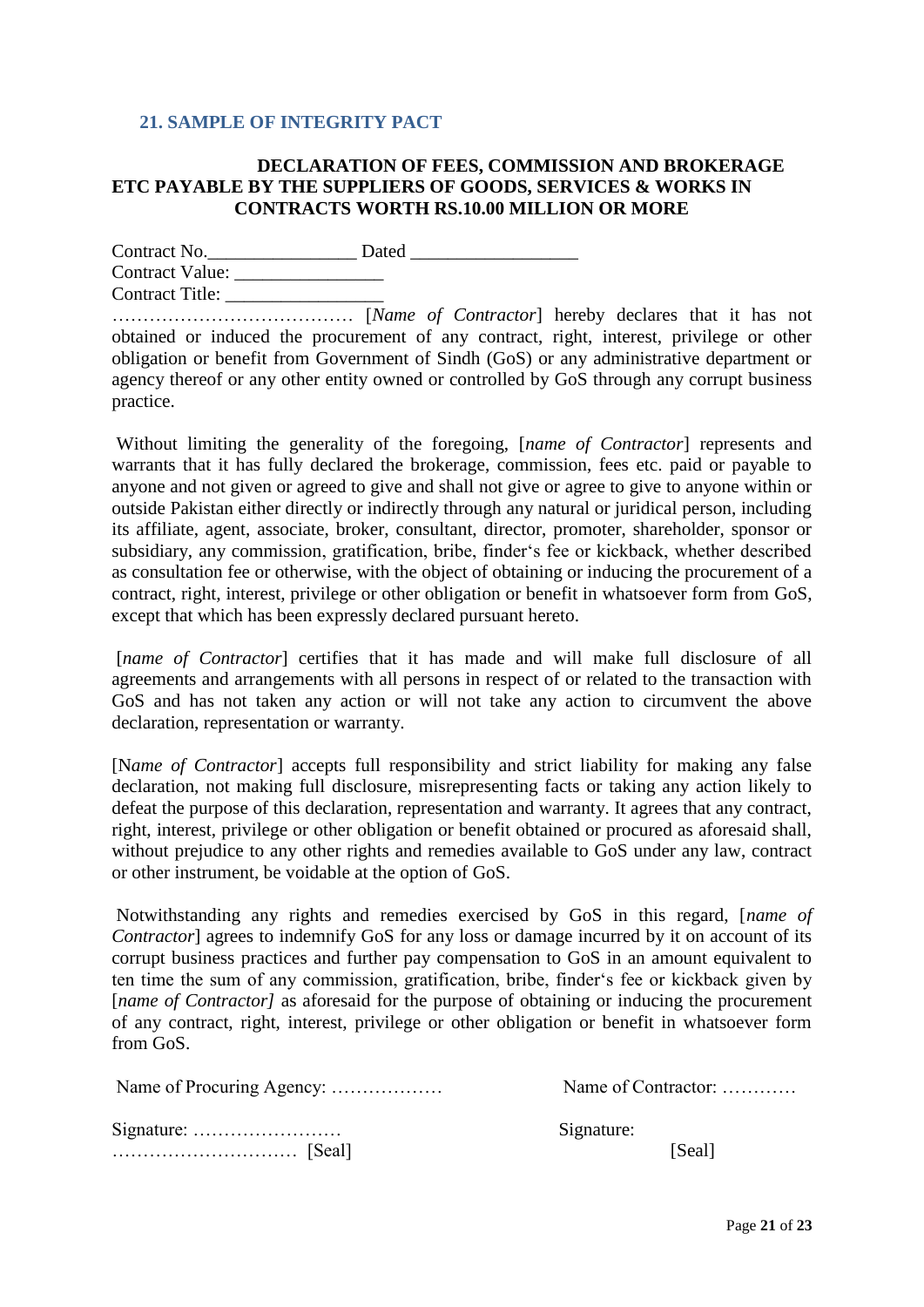# <span id="page-21-0"></span>**22. Frequently Asked Questions:**

### **1. How to submit Hard Copies?**

Bidders are required to submit Hard Copies of the above mentioned documents on A4 size paper.

### **2. How to submit Soft Copies?**

Bidders are required to submit Soft Copies of the required documents in one (01) single procurement file in PDF form. Bidders may submit **PDF FILE** in either DVD or USB which will be returned along with Bid Security. Single Procurement File means PDF file which contain scanned copies of signed tender documents, scanned copies required for mandatory eligibility criteria and technical proposal (if any).

### **3. Is tap binding allowed?**

No, tap binding is not allowed. Bid document and required documents must be submitted in paper clip file/ or any suitable file cover.

### **4. Can I quote for only few items?**

Yes, you can quote only few items (if available). Tender will be awarded on item wise basis. Hence, bidder may apply for a single or few or all items as per his/her convenience.

### **5. Can I qualify Eligibility Criteria without submitting scanned copies of tender documents and required documents in one (01) PDF file?**

No, it is mandatory requirement. Bidders are directed to submit soft and hard copies of all required documents else their bids will be rejected as per rules.

### **6. Where can I find Eligibility Criteria Report, Bid Evolution Reports and other information regarding tender?**

All required reports and information shall be uploaded on the official website of Sindh High Court. Bidders are advised to visit the site regularly for keeping them updated.

### **7. Is it necessary to visit Store of High Court before submission of bid documents?**

Yes, bidders are required to visit Store of Sindh High Court for inspection of Samples. Details of the same must be incorporated in the tender document.

### **8. Is it possible to condone the late bids due to traffic issues, personal issues etc?**

No, Sindh High Court follows best international practices in procurement and late bids shall not be entertained under any circumstances. Bidders are advised to submit bids on or before time.